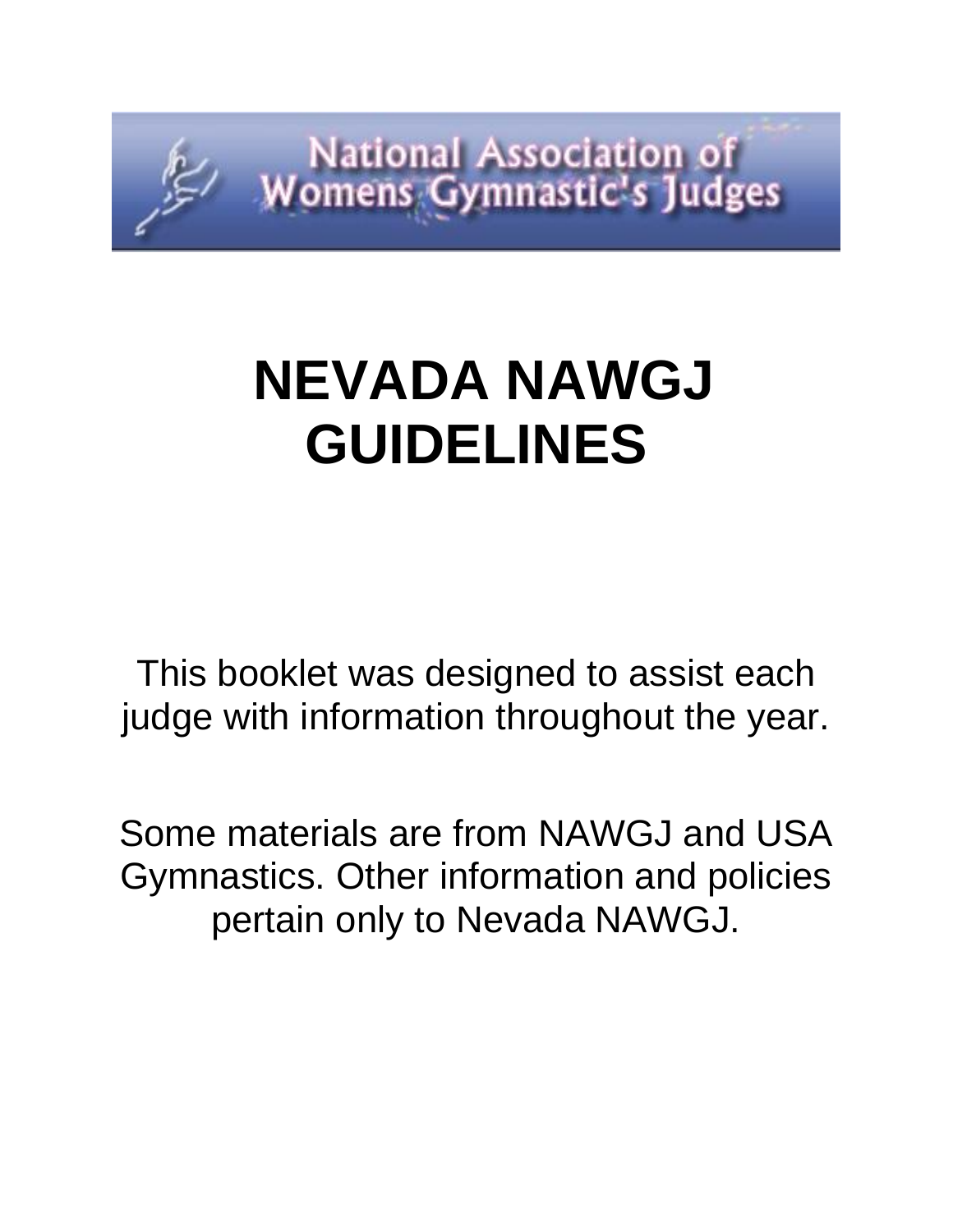# **Table of Contents**

| <b>NAWGJ Mission Statement</b>                               | pg. 3  |  |
|--------------------------------------------------------------|--------|--|
| <b>National NAWGJ Canons</b>                                 | pg. 5  |  |
| <b>National NAWGJ Membership Benefits</b>                    | pg. 7  |  |
| <b>Nevada NAWGJ Officers</b>                                 | pg. 8  |  |
| <b>Benefits to Nevada NAWGJ Members</b>                      | pg. 9  |  |
| <b>Responsibilities of NVNAWGJ Members</b>                   | pg. 11 |  |
| <b>Advantages of Assignment of</b><br><b>Judges by NAWGJ</b> | pg. 12 |  |
| <b>Nevada Meet Assignment Procedures</b>                     | pg. 13 |  |
| <b>Who Do I Contact??</b>                                    | pg. 16 |  |
| <b>New Judge Expectations</b>                                | pg. 18 |  |
| <b>Procedures and Protocol</b>                               | pg. 19 |  |
| <b>Meet Referee Duties</b>                                   | pg. 24 |  |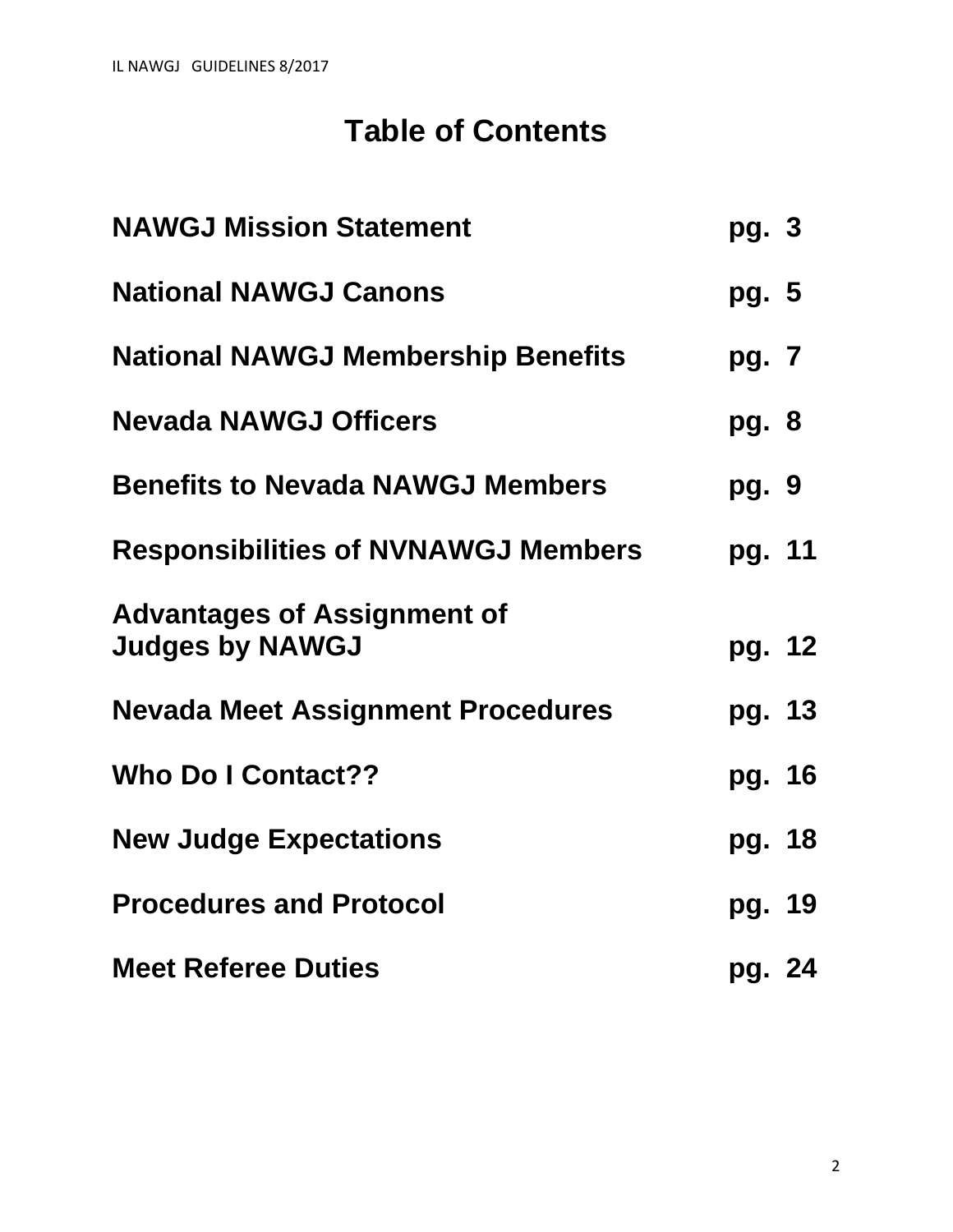# **NAWGJ MISSION STATEMENT**

# **\*\* All of the following information, as well as the NAWGJ National Constitution, can be found on the NAWGJ website at [www.nawgj.com\\*](http://www.nawgj.com/)\***

IT IS THE MISSION OF THE NATIONAL ASSOCIATION OF WOMEN'S GYMNASTICS JUDGES TO PROVIDE PROFESSIONAL DEVELOPMENT FOR ITS MEMBERS AND TO SUPPORT AND PROMOTE WOMEN'S GYMNASTICS IN THE UNITED STATES.

THIS MISSION WILL BE ACCOMPLISHED BY:

- I. Providing the membership with education, communication and representation.
- II. Contracting judges to various organizations with gymnastic programs upon request.
- III. Providing other services to the gymnastics community.

# GOALS DESIGNED TO ACHIEVE THE MISSION

- I. Providing the membership with education, communication and representation.
- A. An organized facility for teaching and training members to qualify them for certification as official gymnastics judges.
- B. An organized educational and training opportunity for certified judges to qualify them to perform at meets of a dual, triangular, local, district, sectional, state, regional, and national nature for gymnastics organizations requesting assistance.
- C. Financial assistance for in-service training of judges.
- D. Dissemination of national, regional, state, and lower-level judging information.
- E. Encouraging and maintaining research projects that will benefit all levels of judging in the United States.
- F. Continuing education of judges through the sponsorship of judges' training and refresher clinics.
- G. Issuing and distributing of National and State newsletters updating and informing others of the latest techniques in officiating the sport of gymnastics.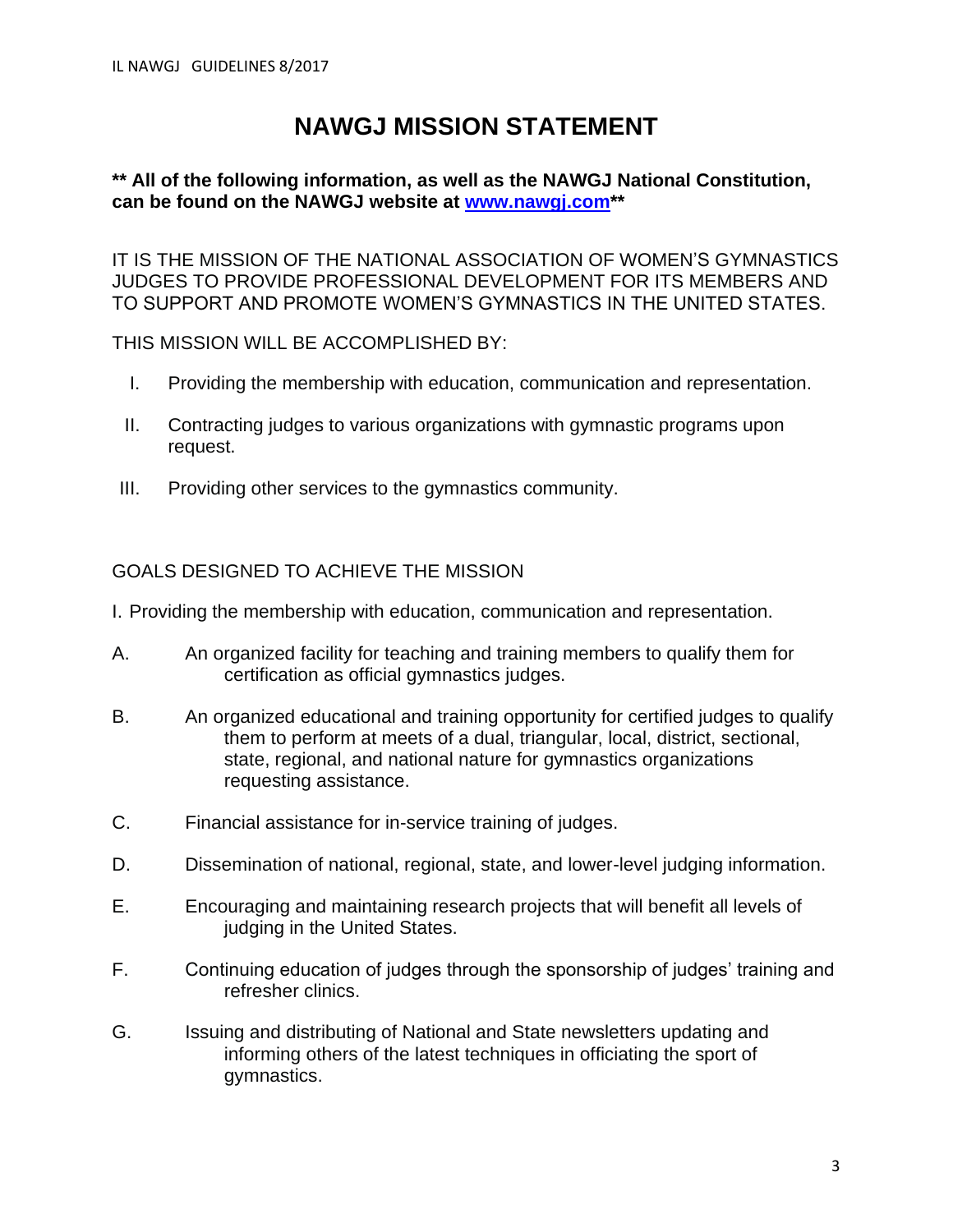- H. Maintaining high ethical standards.
- I. Keeping records of judges' eligibility.
- J. Recruiting potential judges.
- K. Providing leadership.
- L. Representing the membership as a liaison to other organizations.
- M. Providing certification opportunities.
- N. Negotiating contracts.
- O. Providing liability insurance for certified officials.

II.Contracting officials to various organizations with gymnastics programs upon request.

- A. Assigning qualified officials when requested.
- B. Issuing contracts for NAWGJ members
- C. Serving as an agent for Officials and Meet Directors.
- III. Providing other services to the gymnastic community.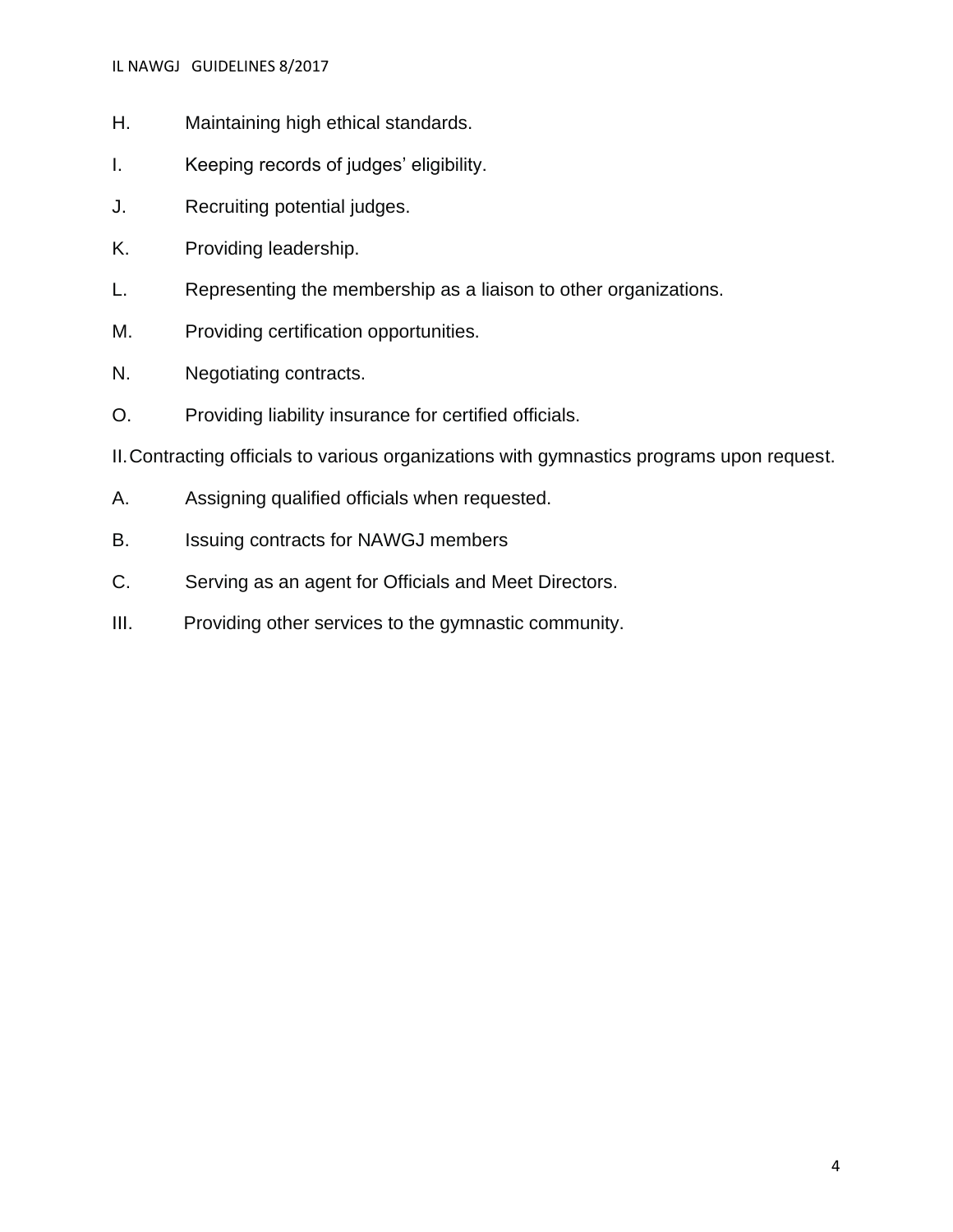# **NATIONAL ASSOCIATION OF WOMEN'S GYMNASTICS JUDGES**

# **CANONS**

CANON 1: A judge should assist in maintaining the integrity and competence of the profession of judging women's gymnastics events.

CANON 2: A judge should assist the Association in fulfilling its duty of making judges available for women's gymnastics events.

CANON 3: A judge should assist in improving the system of judging women's gymnastics events.

CANON 4: A judge should avoid even the appearance of professional impropriety.

CANON 5: A judge should be well qualified in gymnastics, know the rules, and be thoroughly prepared for each assignment. Each team, meet contestant, and participant, as well as the spectators, are entitled to the official's best efforts to administer the rules of the sport.

CANON 6: A judge should prepare for each judging assignment and should, through study and clinics, keep her/his judging knowledge current.

CANON 7: A judge should fulfill all assignments accepted and be punctual. A judge should also attend all judging and other meetings are intended to promote a wellordered and conducted meet or event.

CANON 8: A judge should be alert at all times, quickly yet accurately produce her/his scores, and have a basis for the scores derived and prepared. If a legitimate need should arise, the judge should explain and support such scores by working through conferences and dealing with inquiries in a dignified, professional manner.

CANON 9: A judge should *not* solicit meets for herself/himself or for others.

CANON 10: A judge shall be completely unbiased. A judge should not give any appearance, especially at a meet, of any particular friendship with any coach or competitor. Also, a judge should decline any assignment in which affiliation with a team or individuals would tend to influence the judge's ability to be fair and objective.

CANON 11: A judge should treat gymnasts, coaches, judges, promoters, and spectators with respect. A judge should respect the privacy, property, and feelings of any judge or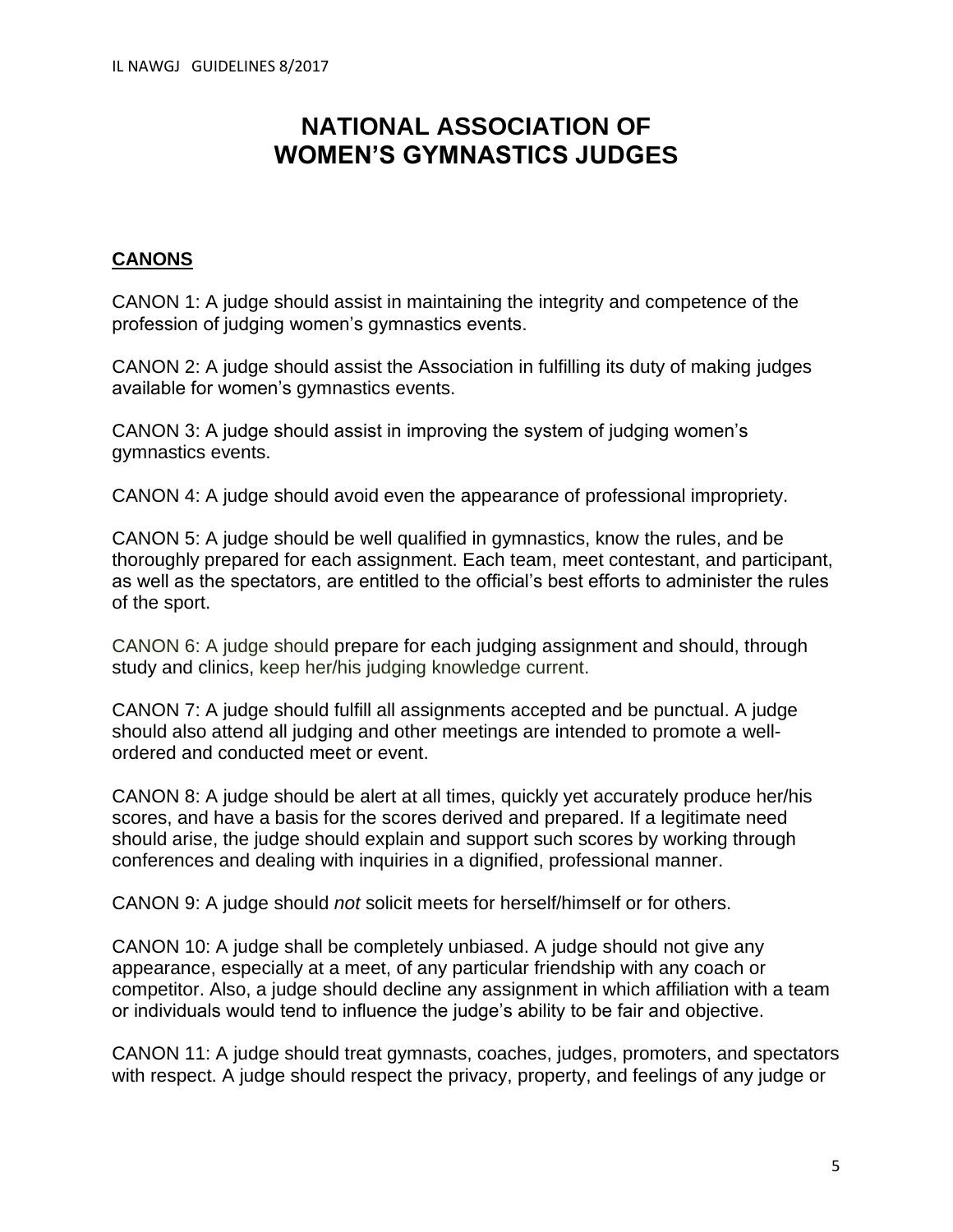other person with whom such judge is living during the event being judged, and should not do anything which would embarrass or offend such person.

CANON 12: A judge should at all times both look and act professionally. A judge should maintain a neat and well-groomed appearance when judging. He/she should wear the uniform of the Association (except where other dress is permitted).

CANON 13: A judge should not be overly officious. She/he should not criticize other officials or attempt to explain other officials' judgments.

CANON 14: A judge should confine her/his duties to the purposes of judging; i.e., coaching or meet directing are not included in a judge's responsibilities.

CANON 15: A judge should never consume alcoholic beverages or drugs prior to a judging assignment where such consumption is evident by odor, conduct, or appearance.

CANON 16: A judge should exercise good judgment when using social networking media (Facebook, Twitter, blogs, texting, e-mail, etc.) i.e. avoid communicating with coaches or gymnasts during, before or after a competition; or refrain from making inappropriate statements about fellow judges, coaches, gymnasts, clubs or parent.

CANON 17: Judges may not participate in any wagering activities involving amateur, collegiate or professional gymnastics, nor can they provide any information to individuals involved in any type of gymnastics wagering activities.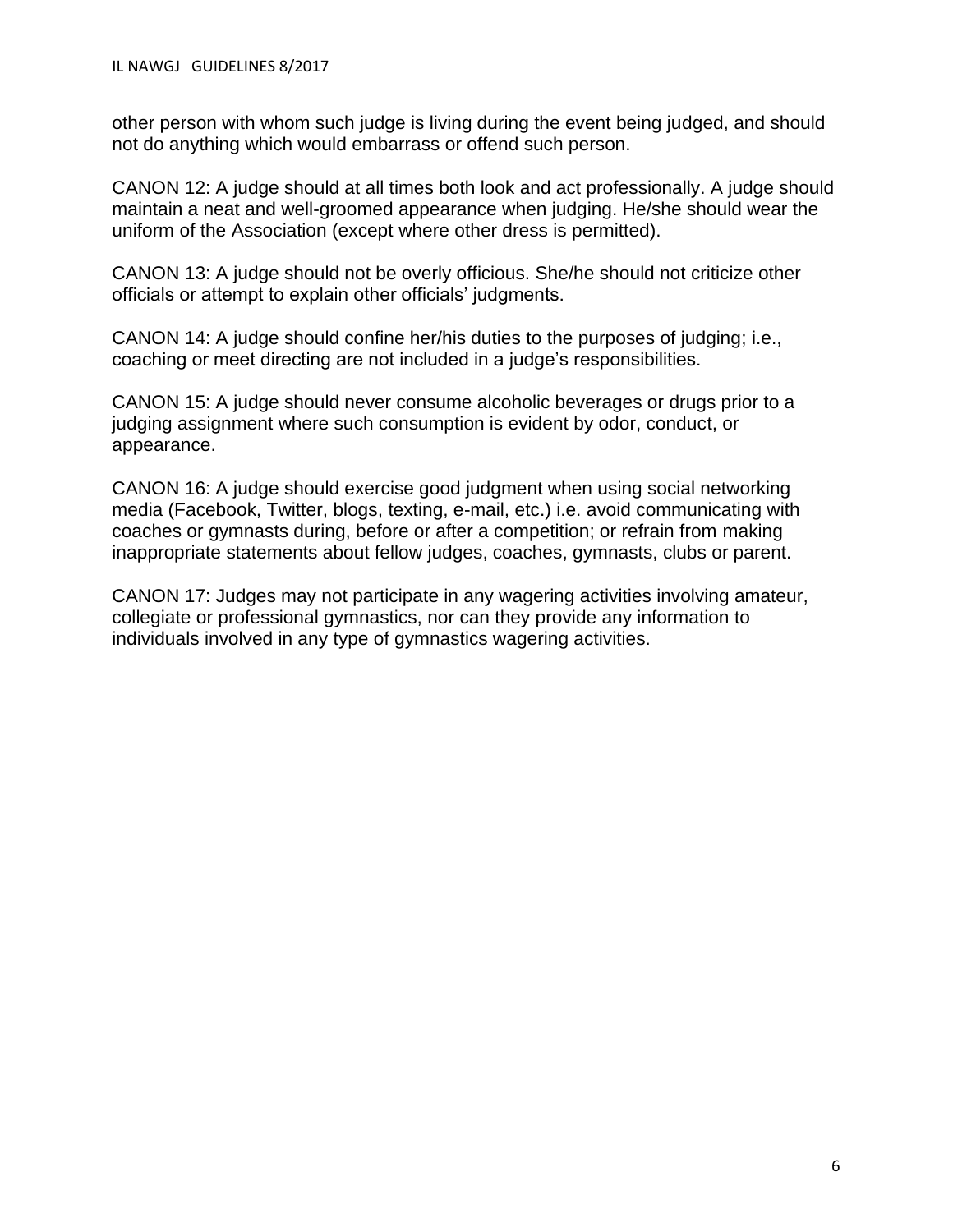# **NATIONAL NAWGJ MEMBERSHIP BENEFITS**

# **Collegial Rewards**

NAWGJ members benefit from the unified negotiations for fee structure, a pleasant judging environment, and consistency in expectations at meets. NAWGJ functions to provide members with opportunities to network and develop leadership and problemsolving skills. The professional support of colleagues assists members in handling confrontational issues and conflict resolution.

#### **National NAWGJ Website – [www.nawgj.org](http://www.nawgj.org/)**

The National NAWGJ website contains valuable information. You will find the constitution, canons, NAWGJ Board minutes, NAWGJ Symposium information, USA Gymnastics updates, NCAA updates, library items for sale, practice-judging scripts, practice tests, as well as links to state websites. It is a useful site for current information.

#### **NAWGJ Library**

NAWGJ provides a library with a wealth of information, from study tools to videos for review. A catalog of materials available is found on the NAWGJ website.

# **USA Gymnastics Rules & Policies**

A copy of Rules & Policies is available each year, usually starting in August, for every USA Gymnastics member. You can download a copy on the Women's tab at [www.usagym.org.](http://www.usagym.org/) Information contained in this publication includes: affiliation of judges, duties of meet officials, CPE requirements, judges' compensation package, and judges' responsibilities. It is suggested that all Meet Referees have a hard copy in their judging bag.

# **Professional Liability Insurance**

Professional liability insurance is provided to all members and is included in membership fees. Coverage is \$500,000 per occurrence and valid for documented activities and competitions assigned by NAWGJ.

#### **Representation**

NAWGJ members are represented on the following committees: Women's Technical Committee, Women's Program Committee and USA Gymnastics Executive Governing Board.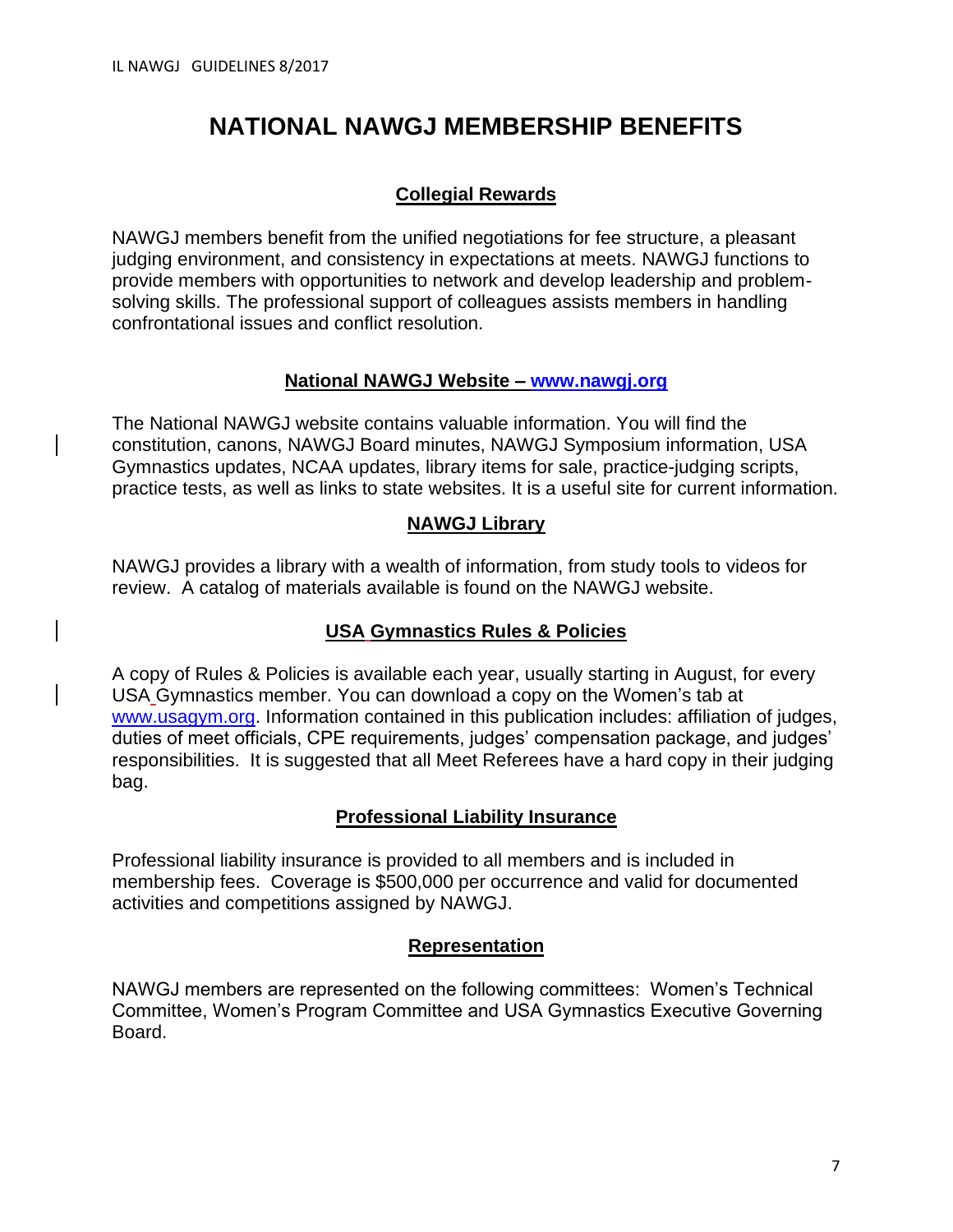# **NEVADA NAWGJ OFFICERS**

The Nevada National Association of Women's Gymnastics Judges (NV NAWGJ) is part of the National Association of Women's Gymnastics Judges (NAWGJ) and thereby follows all of the NAWGJ Constitution, policies and rules. The following guidelines are specific to Nevada.

# **Officers and Elections**

Following the national schedule and procedure for elections, the State Judging Director (SJD) has a term of four years. The State Governing Board members have a term of two years, elected in the odd years.

Members run for specific positions on the State Governing Board. By national policy, a state cannot have more than nine board members, not counting the SJD, without national approval. More members can be appointed, but only elected members are eligible to vote on board policies and issues.

#### **Nevada-NAWGJ Elected Board Positions**

State Judging Director 2 Assigners (North and South) Education Chair Judges Cup Chair Financial Assistant Secretary/Social Media

Current board members are listed on the Nevada NAWGJ website – www.nawgjnv.com. The state board will meet minimally twice a year.

The SJD or their designee will be reimbursed for travel to any meetings that are required attendance, such as the national SJD meeting. It is expected that all relevant information discussed at any meeting will be disseminated to all Nevada NAWGJ members. Any other member sent to a clinic or a meet at the expense of Nevada NAWGJ is also expected to provide a report to the membership.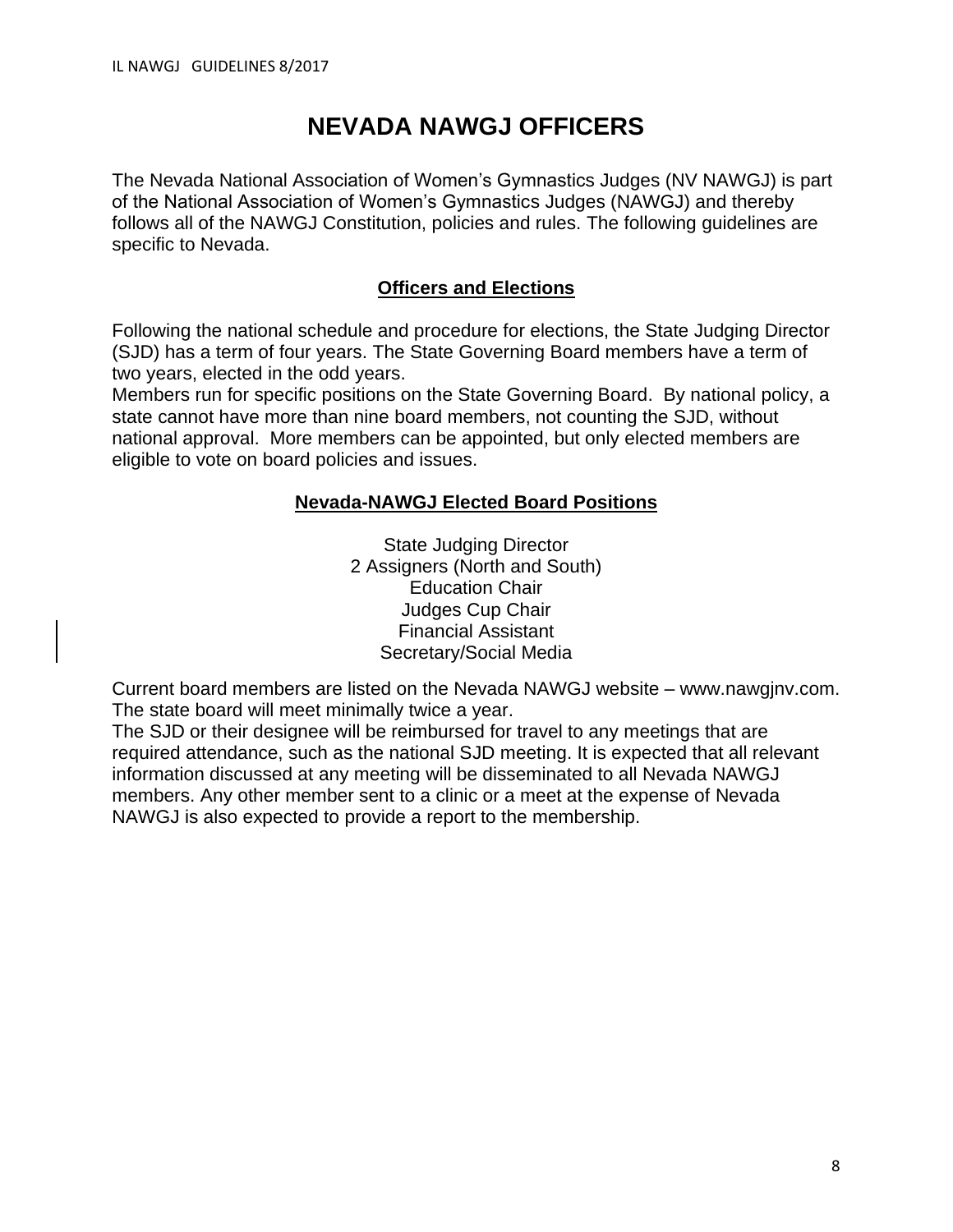# **BENEFITS TO NEVADA NAWGJ MEMBERS**

# **Education Benefits**

- Clinics will be held each year according to membership needs. Efforts will be made to make these clinics either free or at a very low cost.
- Nevada NAWGJ offers a mentoring program. It is customized to meet the needs of every judge. A member can request that someone be a mentor for the whole season or a part of the season, a mentor for a day, or for a meet, to assist with video practice judging, or practice judging at a meet or in a gym. Please contact the Education Chair to discuss your specific needs. If you are an experienced judge, you may also request a mentor to assist in moving up a level or helping you to understand the specifics of judging in Nevada.
- It is recommended that every new judge and every judge moving up to a higher rating should practice judge at least two sessions before he or she is eligible to be assigned a meet at the new level. The Education Chair can assist you in finding a location to practice judge.

#### **Financial Benefits**

- Financial benefits are subject to change to conform with the National NAWGJ policy. Nevada NAWGJ will pay NAWGJ membership dues, USAG dues, safety and background if a member works a minimum of 4 sessions at Judges' Cup or equivalent board approved event. If a member works an additional 2 sessions at Judges' Cup or equivalent board approved event, they will receive for Level 4-6: \$100, Level 7-9: \$650, and Level 10 or higher: \$900 per year to spend on approved education. These funds are only good for the current education year and cannot carry over.
- The 2019 Education Fund is for every Nevada NAWGJ member. The Education Fund may pay for testing, approved uniform, clinics and study materials for the next cycle.
- Once a year, a financial report must be made available for the membership. A member may ask the SJD to see a copy of the report at any time.

#### **National Judges Cup**

Nevada NAWGJ is committed to sponsoring a Level 7 Team representing Nevada at the National Judges Cup. We are also committed to sending one judge each year. The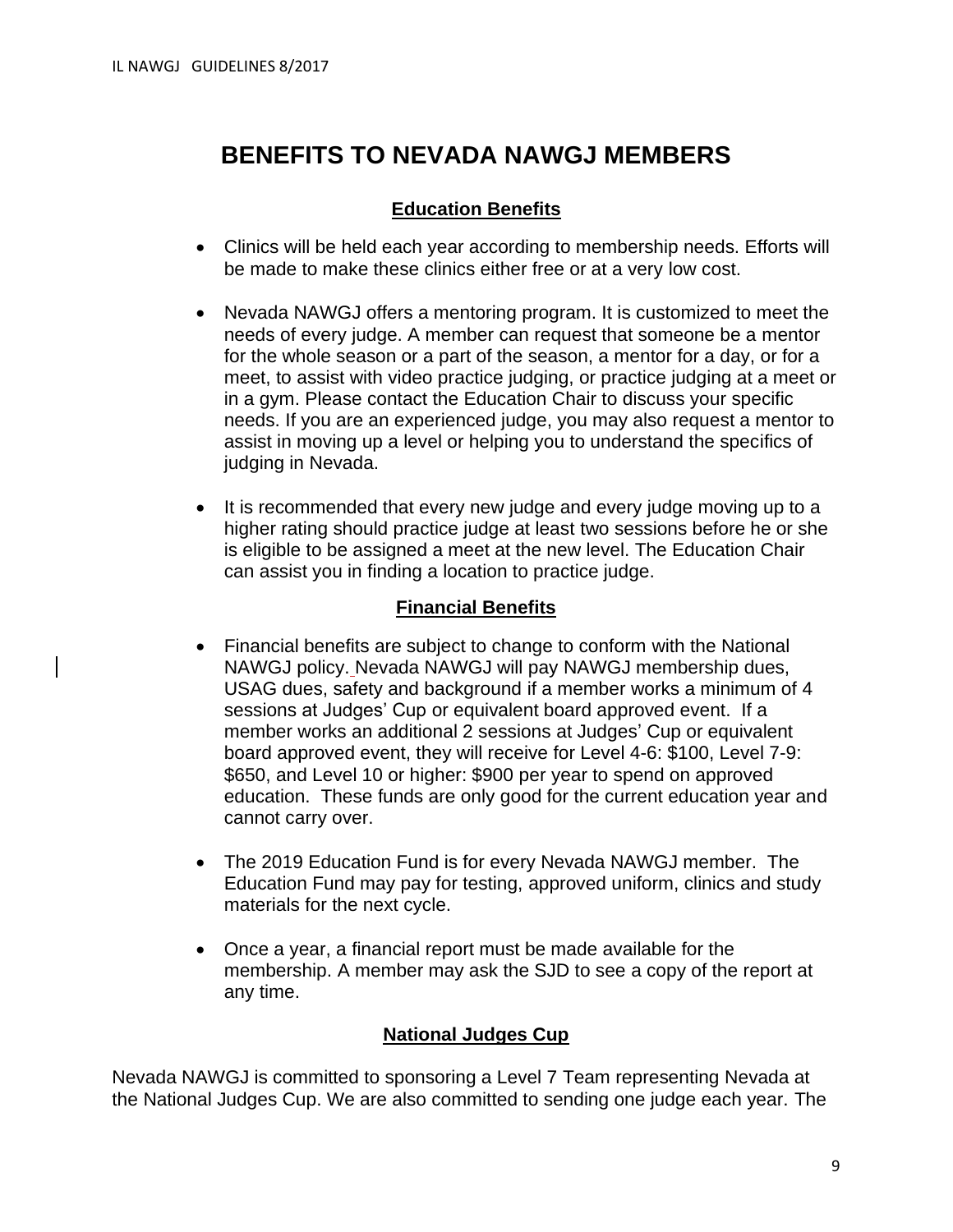judge will be selected based on who wishes to attend. The Nevada NAWGJ Governing Board will make the final selection.

Members who wish to attend the National Judges Cup will submit their names to the SJD by a designated date. The Nevada NAWGJ Board will make the final selection. If a Nevada judge is not sent to the National Judge's Cup, a donation, as approved by the Nevada NAWGJ Board, will be sent instead. For more information, please see [www.judgescup.com.](http://www.judgescup.com/)

# **Communication**

It is important to keep all members informed of current trends and rules in gymnastics. This is done through clinics, newsletters, e-mails, and websites. The Nevada NAWGJ website is www.nawginv.com, the National NAWGJ website is www.nawgi.org. and USA Gymnastics website is www.USAGym.org.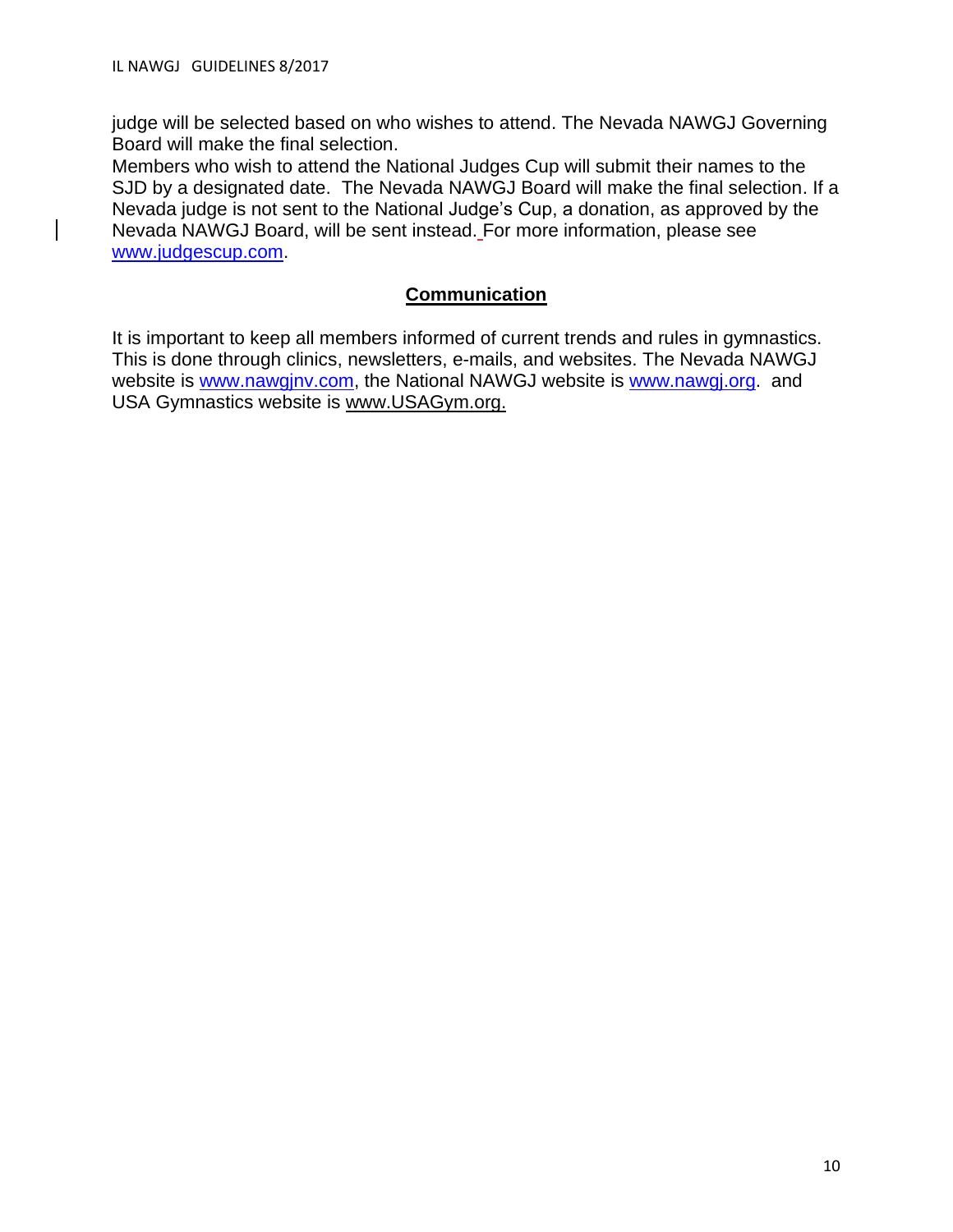# **RESPONSIBILITIES OF NEVADA NAWGJ MEMBERS**

#### **Nevada Judges Cup**

The judges of Nevada host Nevada Judges Cup. The purpose is to raise funds for the upcoming year. These funds help defer the cost of educational materials such as books, clinics, testing fees, NAWGJ membership, hotel fees, any supplemental materials we use throughout the year, and organization operating expenses. It is very important that all judges help with this event in order to make it a success. As a member of Nevada NAWGJ you should help by volunteering to help at the Judges Cup Meet. Judges should make every attempt to volunteer the entire weekend. There are many jobs that need to be filled that weekend, as well as prior to the weekend, to make the meet run smoothly. All judges must contact the Judges Cup Chair with their availability. A schedule of duties will be emailed to all members a few weeks before the event. Please remember that we need everyone's help to run this meet and make it the best meet for our gymnasts and for Nevada NAWGJ.

#### **Professionalism**

Judges are under constant scrutiny. The coaches, gymnasts, parents, volunteers, and runners constantly monitor your behavior and actions. Be careful that your behavior while in uniform is always professional. What you say is ALWAYS overheard by someone, even off the floor. Make sure your comments are neutral and never critical.

#### **Continuing Professional Education**

An explanation of Continuing Professional Education (CPE) can be found in Rules & Policies under Criteria for Selection of Judges. An accreditation year is June 1 to May 31. Each judge is responsible for keeping track of his or her own activity and for sending the Annual CPE Record to the state CPE coordinator by May 31 of each year.

The number of hours required is decided by the rating the judge held on August 1 of the previous year. For example, if you were rated as a Level 4/5 on August 1, 2019, and passed the Level 6/7/8 test in January 1, 2020, your CPE requirement for June 2020 would be that of a Level 4/5.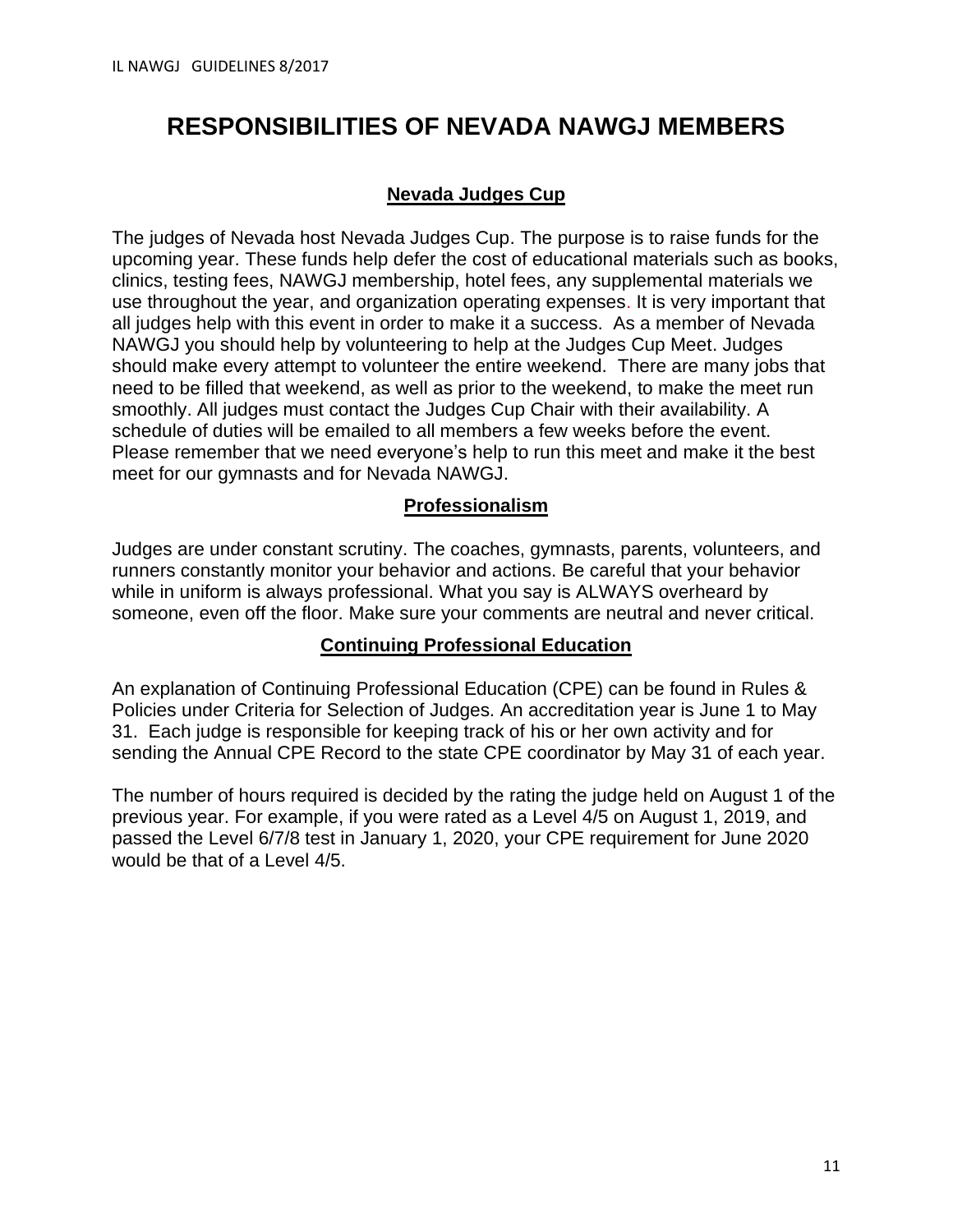# **ADVANTAGES OF ASSIGNMENT OF JUDGES BY NAWGJ**

NAWGJ is pleased to be of service to organizations in need of contracting gymnastics officials for gymnastics competitions throughout the United States. Our network of volunteers work many hours assigning meets on a local, state, regional, and national level. The advantages of contracting officials through NAWGJ are to assist the Meet Directors and/or host clubs in the following ways:

# **Quality**

NAWGJ provides those gymnastics officials who have met CPE requirements, been actively judging at the level at which they have been assigned, and who are current members of NAWGJ, USA Gymnastics, and other organizational memberships required for the competition being judged.

NAWGJ assures the Meet Director that each judge assigned has fulfilled the aforementioned requirements, which include attendance of recognized clinics, verification of practice judging experience with a higher-rated official, and active judging experience. As members of the respective organizations, the host club can assume that the officials are familiar with the rules and regulations that govern the sport of gymnastics, which will in turn maintain the quality of competition.

# **Objectivity**

A rotational system is used whenever possible based upon geographic location of judges, USA Gymnastics criteria for the assignment, and specific needs of the Meet Director.

# **Professional Standards**

NAWGJ sets standards for ethical behavior, personal appearance, and job performance. It is the goal of NAWGJ to train and educate a body of gymnastics officials who are professionals and who are held accountable for their actions in this regard.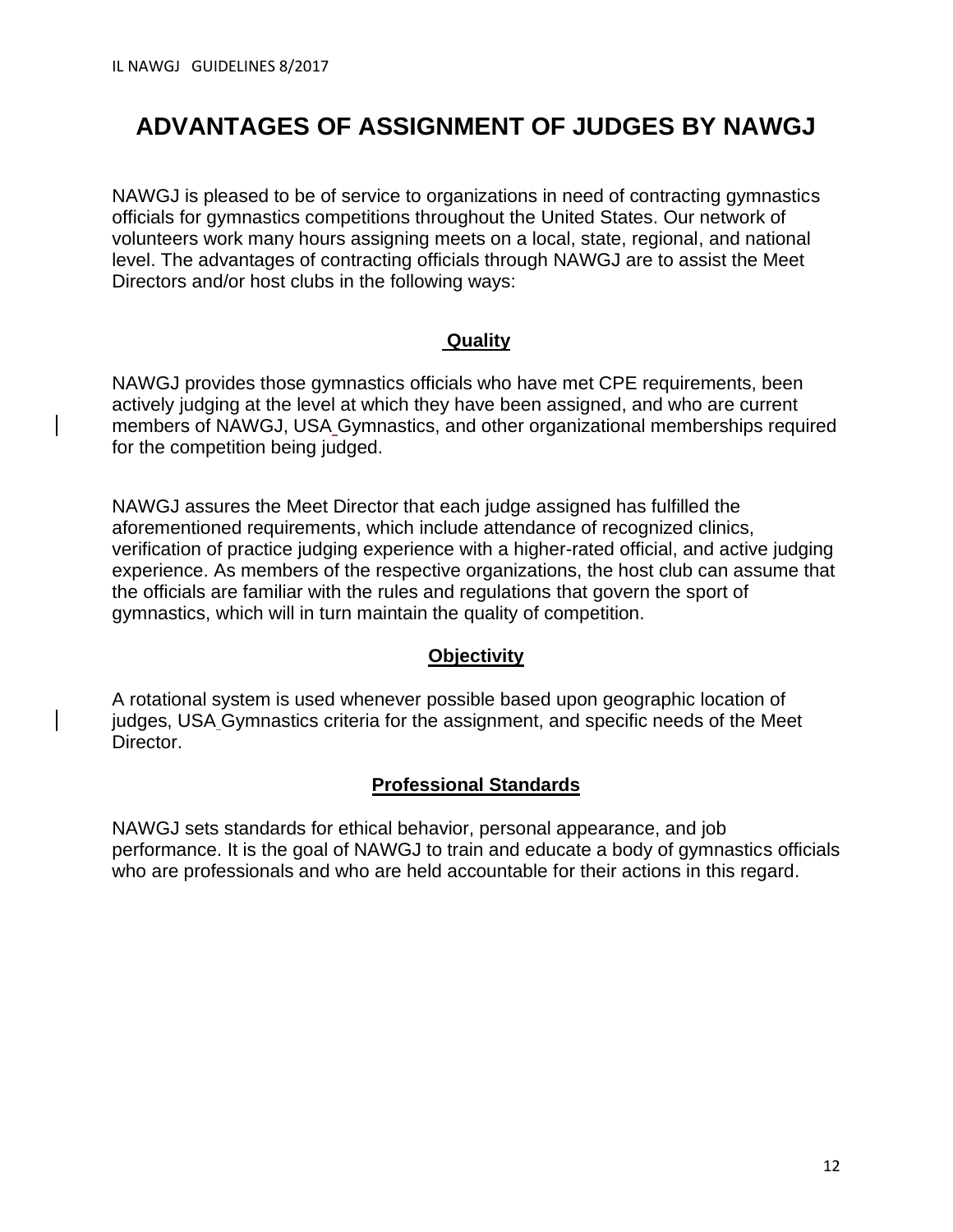# **NEVADA MEET ASSIGNMENT PROCEDURES**

# **Membership and Eligibility for Assignments**

#### **Membership Requirements**

All officials MUST be current members of NAWGJ and USA Gymnastics, be current with their safety certification and background check, and be CPE compliant. The State Judging Director and Assignor will keep a record of all judges eligible to be assigned. You must update your judging credentials and expiration dates through gymjas.com. If current credentials are not updated in a timely manner, a judge will not be assigned a meet. If a judge should move it is the responsibility of that judge to notify the SJD of his or her new address. If moving out of state, the SJD will provide transfer paperwork that enables the judge to notify his or her new SJD and the National NAWGJ office of the move.

#### **Eligibility for Assignments**

NAWGJ assigns meets from different organizations: JO, Xcel, and AAU. All judges need to be ready to judge any type of meet that they are assigned. The link for JO, Xcel and AAU rules may be found on the USA Gymnastics website.

Judges are required to keep their information and expiration dates updated in the assigning system, gymjas, to qualify for assignments. All judges need to be prepared to judge every level and every event for meets that they currently are rated to judge. If a judge is not CPE compliant, he or she can be assigned but will be used only if all other available judges are assigned. The noncompliant judge will have their pay reduced by \$5 per hour.

# **USA, AAU, and YMCA Gymnastics Meets**

All organizations who request Nevada NAWGJ to be the assigning agent will be assigned judges according to the Rules and Policies of USA Gymnastics. Remember that NAWGJ liability insurance only cover a judge for meets that are assigned with a contract through NAWGJ. When assigning, the assigners must consult the "USA Gymnastics Criteria for Assignment of Judges" as stated in the Rules and Policies Handbook and consider judge's preferences as indicated in the assigning system. The assigners and the SJD will develop a tentative list of officials based on these criteria. The assigner of record is responsible for distributing the contacts to the judges and the Meet Director.

Meet Directors are allowed to make specific requests (geography, rating, level, previous experience with this meet, etc). Whenever possible, rotation of officials should occur. Meet Directors must request Nevada judges through the assigning system in order for their requests to be honored. Out of state judge requests must be sent to the SJD.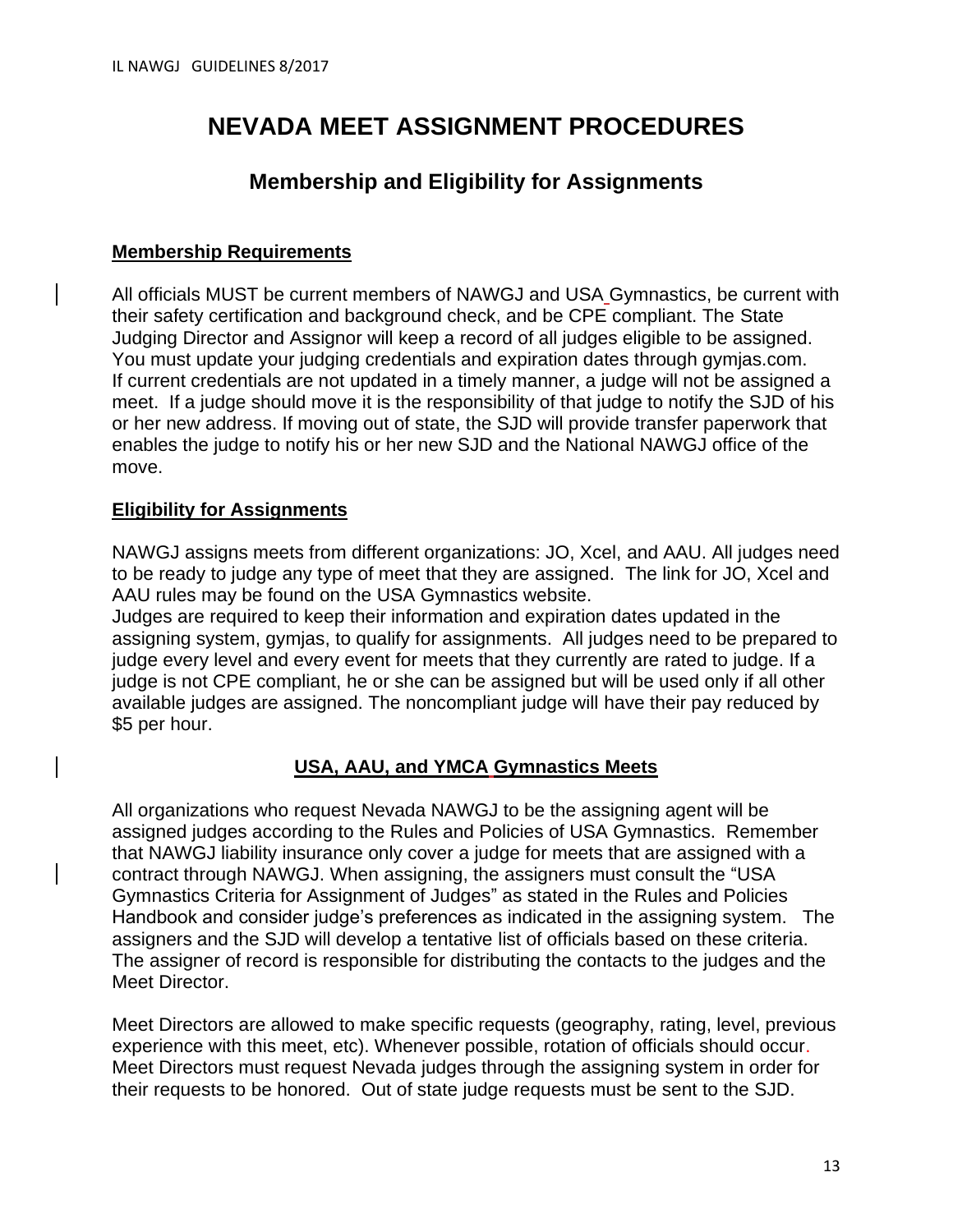# **Availability Letters**

The Judge's Availability/Information Letter usually is sent out to all members in mid-August and mid-November. Be sure to enter your availability by **September 1** and **December** 1 so assigning can begin. Do **NOT** enter your availability if you do not have all of your memberships and certifications current: NAWGJ, USA Gymnastics, Background Check and Safety Certification. The meet schedule is listed in the assigning system. The schedule is often heavy, requiring 16 judges a weekend. Keep this in mind before you sign up for college.

# **NAWGJ Judge's Contract**

The two elected assigners and the SJD will assign all meets. All meets must be contracted with a written agreement between the assigning officials and the judge. In Nevada, all contracts are assigned and accepted online through the assigning system. Nevada judges wishing to be assigned must set up their account on gymjas.com, the Nevada assigning system. Once you receive notice that you are assigned a meet, you have two weeks to accept or decline. If no action is taken within that time period, you will be removed from that meet. After completing your availability, you will receive an email when you are assigned to a meet. If you do not accept the meet within two weeks of receipt, you will be replaced. The assigner will send an email confirming your failure to acknowledge the contract and your removal from the meet. Do not send signed contracts to the meet directors. The assigning system sends them for you.

The assigners and SJD will be able to see your availability and judging preferences. The assigners and SJD will make every effort to spread out all the meets to all judges. Keep in mind that meet directors are allowed to request judges for their meet and may also request NOT to have a particular judge on their meet. Even though you may be very close geographically, you may not be assigned a meet because of meet director requests and other factors such as rating/levels.

All changes must be done through the assigner of record. There shall be no switching of meets or replacing yourself. Contact the assigner of record as soon as possible if a conflict arises.

Map/Meet Location: The correct meet location will always be on the contract. Due to the volume of emails/phone calls that the assigners receive, contact the host club for directions and correct meet locations or visit the host club's website.

When you accept a contract and a signed copy is emailed to the assigner, you are entering into a legal binding contract to judge that meet. Your verbal agreement to the assigners and/or your submitted availability online means that the assigners can count on you to be available. If your circumstances change for any reason, it is your responsibility to go online and change your availability. Cancelling is a violation of a binding contract unless there are extenuating circumstances. Replacements are very difficult to find at the last minute, especially on busy weekends.

# **Assigning Criteria**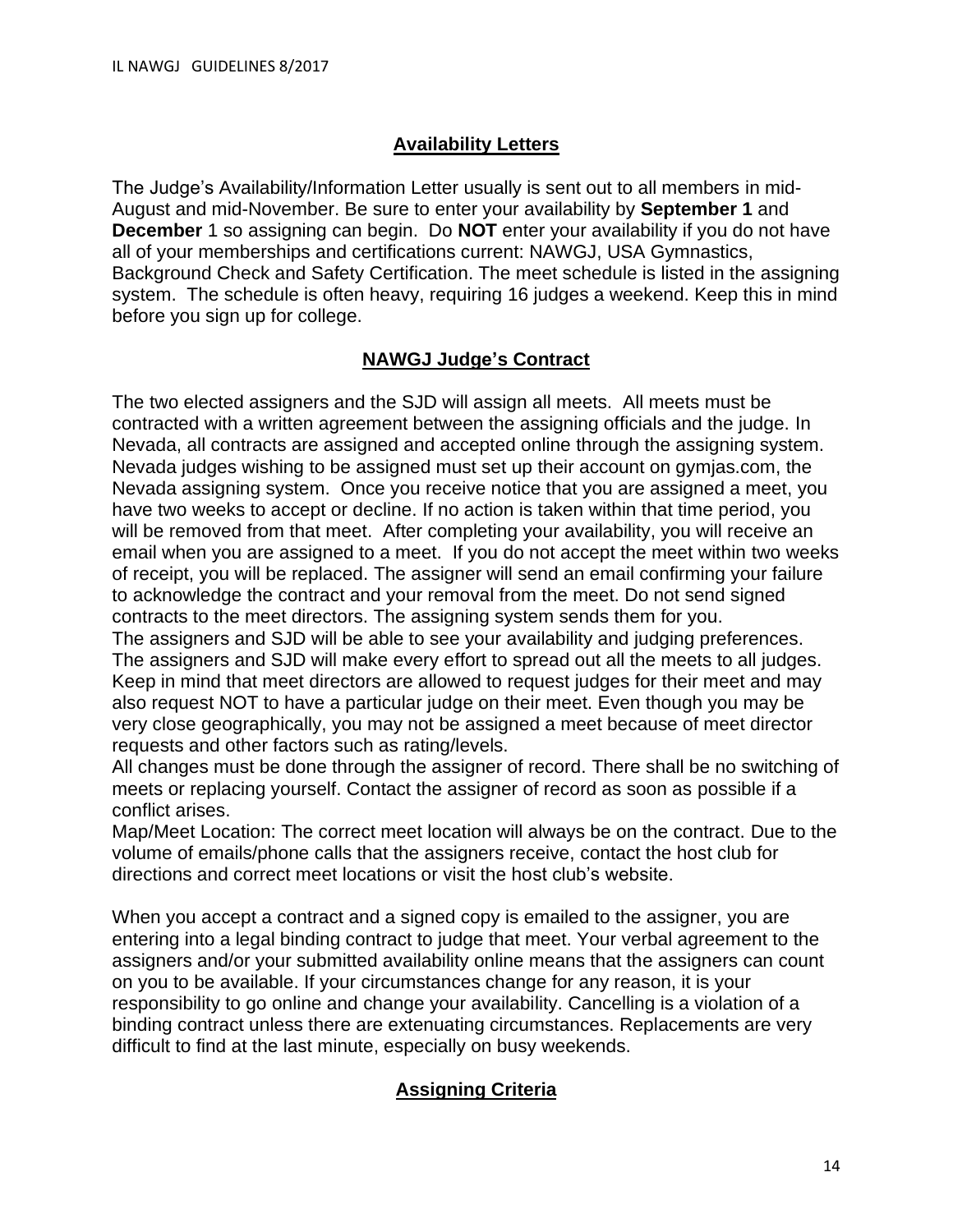Meets are assigned considering the following criteria:

- 1. Meet Director requests
- 2. Level of meet and certification level of judges
- 3. Judge's preference as indicated in the assigning system
- 4. Geographical location of the meet
- 5. Affiliation of judge

#### **Replacements**

Once a contract is signed, judges are expected to honor the contractual agreement to judge the meet. In the event of an emergency and you are unable to judge, it is your responsibility to call the assigner. Judges may not replace themselves on a meet.

#### **Affiliation**

The definition of "affiliation" is found in USA Gymnastics Rules & Policies. If you are affiliated, please inform the Assignor before the event assignments are completed. You will be required to take off your "Parent" or "Coach" hat and put on your "Professional Judge" hat. You may not acknowledge that you have a child or team in the competition. If your child is too young to understand these rules, it would be wise to decline a meet where your child is competing. A judge who has a child in the meet may not request to be on a specific event, or request to not be on a specific event, so as not to affect his or her child. Think twice before you accept an affiliated contract.

#### **Meet Procedures**

When a contract is accepted, the assigning system will send the completed contracts to the Meet Director. The Assigner will notify the Meet Referee of the judges assigned. The Assigner will make the event assignments and select the chief judges. This information along with specific details (report time, approximate finish time, dress required, hotel requirements, etc.) will be sent to each judge a minimum of one week before the meet. If you do not receive this information, contact the Assigner or SJD.

#### **Credentials**

Credentials (USA Gymnastics card, NAWGJ membership receipt) do not have to be worn at the meet. However, a judge must be able to show the meet director or USA Gymnastics official these cards if asked to produce them at a competition.

#### **State Meets**

The Nevada USA Gymnastics Committee chooses the judges and panels for all Nevada USA Gymnastics state meets.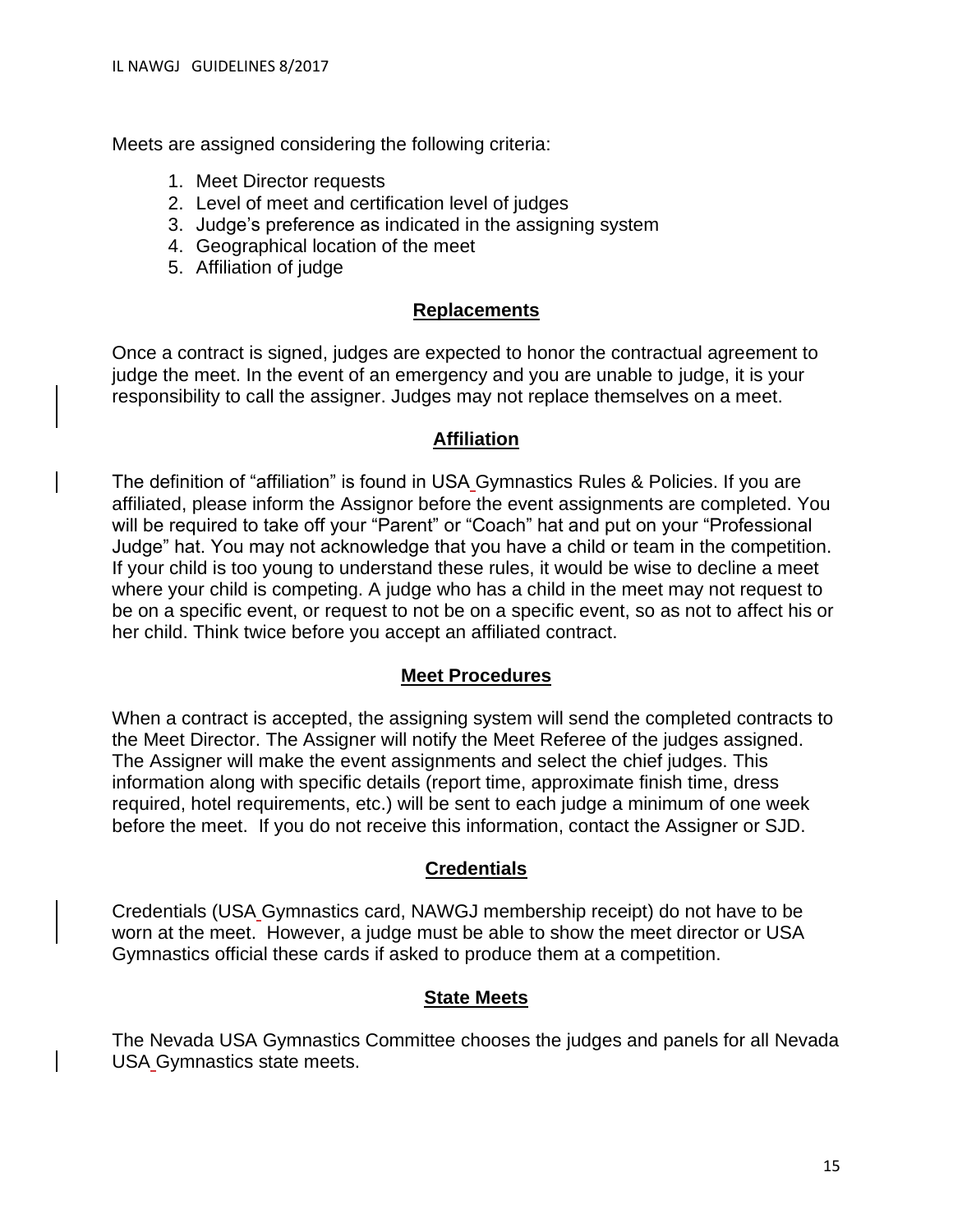# **WHO DO I CONTACT?**

The proper chain of command is important for all of our members to receive accurate and prompt answers to their questions. Asking the responsible person saves us all time and effort. Our website is the No. 1 location for information.

#### **Contact the SJD if you:**

- Are moving out of state
- Are moving within state of Nevada or have just moved into Nevada
- Need guidance on how to handle a specific problem/issue
- Want something brought to the board's attention
- Have an item you would like the board to vote on
- Have anything you would like to discuss in confidence
- Need information on buying a uniform or finding a used uniform
- Have a subject or article for the newsletter
- Would like an e-mail sent to the membership informing them of a personal event, baby, wedding, death in the family, etc. Only with the judge's permission will personal information be shared
- Have questions about your credentials
- Need to update your credentials
- Would like information about a group registration for state, regional or national congress
- Want to practice judge at a meet

# **Contact an Assigner if you:**

- Need help navigating the assigning system
- Need to cancel an already contracted meet
- Have a question about meet specifics (report time, number of sessions, directions to the gym, etc.)

#### **Contact the Education chair if you:**

- Want information about testing
- Would like a mentor
- Would like to practice judge and need the name of the Meet Referee
- Would like to know about clinics or study sessions
- Have a question, or need a clarification, about a specific point
- Have a mentor you wish to judge with

# **Contact the Judges Cup chair if you:**

• Want to volunteer for Judges Cup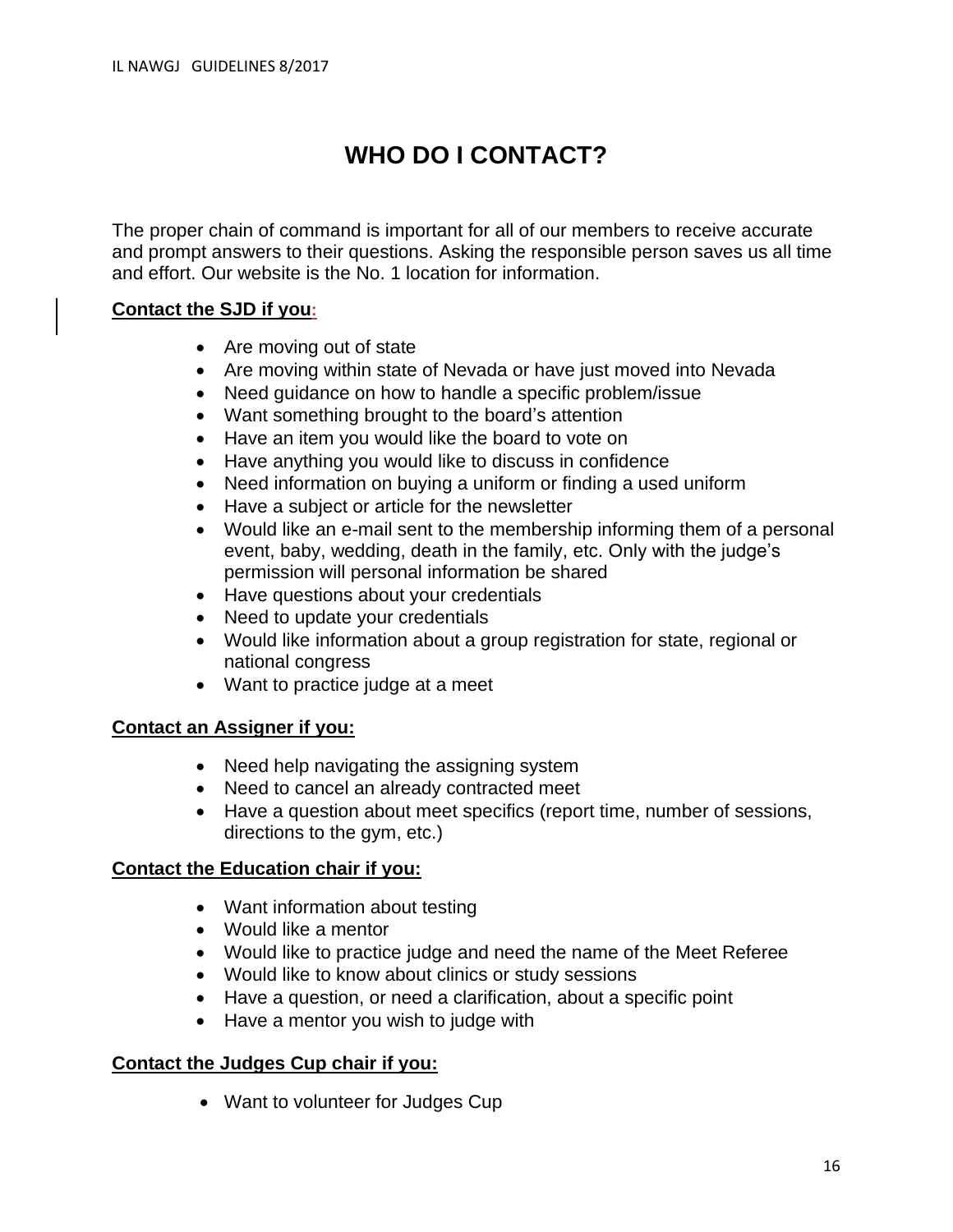• Have any questions about Judges Cup that are not answered on our website

# **Contact the Financial Assistant if you:**

- Have receipts for reimbursement
- Need to find out how to be reimbursed

#### **Contact the Secretary/Social Media Chair if you:**

- Have information you would like to share with the membership
- Would like an email of the most recent board minutes or newsletter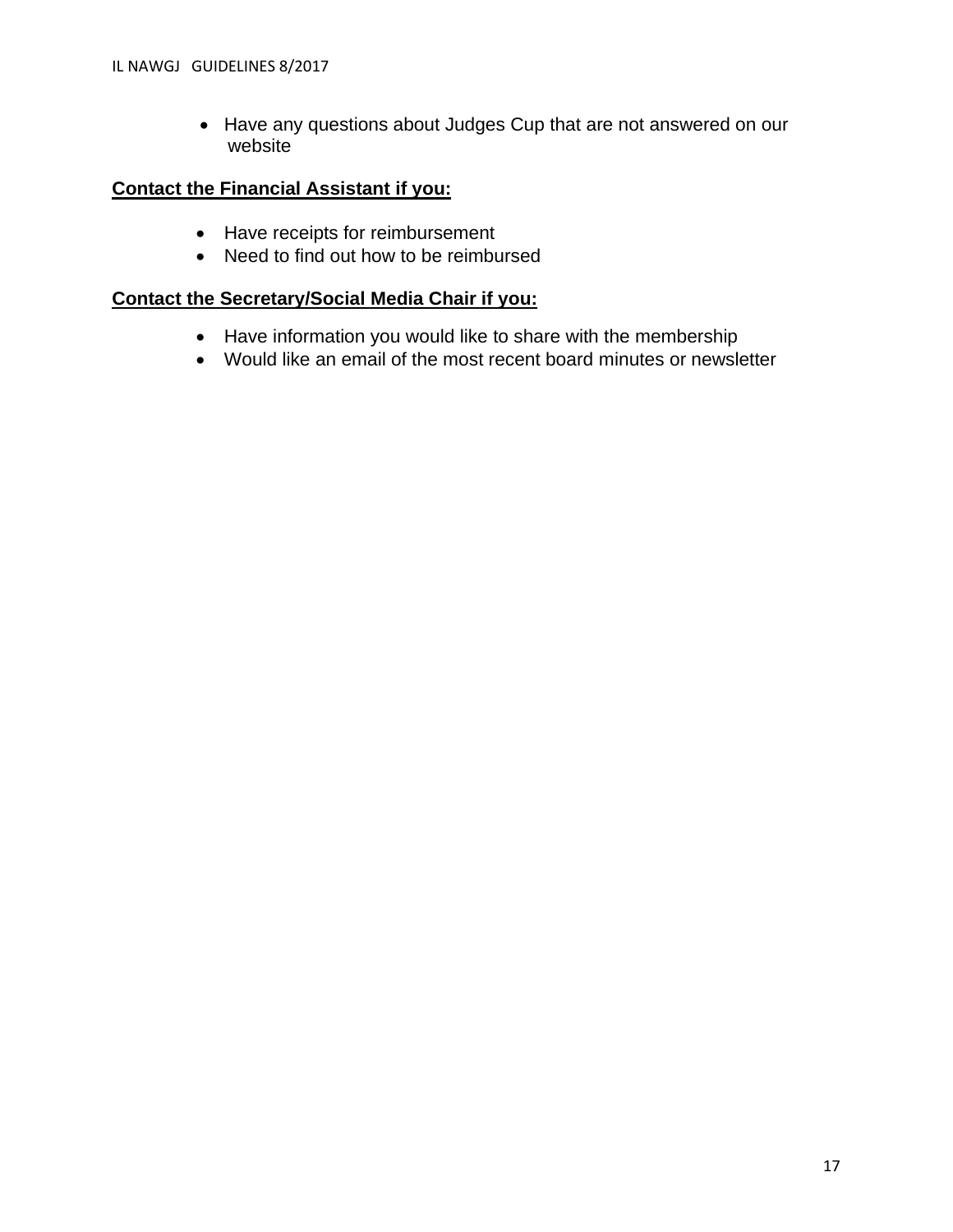# **NEVADA NEW JUDGE EXPECTATIONS**

Those interested in becoming a judge for the first time will be expected to show commitment by:

- a. Paying for their test(s).
- b. Paying for their NAWGJ membership, USA Gymnastics membership, background check, safety certification, and study materials.
- c. Adhering to all of the national and state guidelines.

Upon passing Level 4/5 or upon moving up a level, in order to actively start judging in Nevada, it is recommended that a judge should:

- 1. Practice judge at least two sessions on the competition floor and in uniform.
- 2. If this is impossible, he or she should video practice judge with a judge as assigned by the SJD or Education chair.
- 3. After actively judging three days as assigned by a Nevada assigner, a new judge may submit receipts for judging-related expenses to be reimbursed up to \$100. This is offered to all new judges and one time only.
- 4. This request must be received no later than 3 months after having received their first rating.

# **Practice Judging Protocol**

- 1) The judge who wants to practice needs to call the Assigner for a specific meet. The Assigner will then decide if this specific meet is appropriate to have a practice judge(s).
- 2) The Practice Judge needs to wear their uniform and arrive at the requested time. They should check in with the Meet Referee upon arrival.
- 3) The Practice Judge may have to carry their own chair from event to event. They should sit close to the Panel Judges, but not so they interfere.
- 4) The Practice Judge is there to observe. Questions may be asked, but at an appropriate time as indicated by the chief judge.
- 5) A Practice Judge should never comment on another judge's score (I didn't give that connection – but you did?)
- 6) The Practice Judge should never make any comments about their own score either to another judge, a coach, a parent. Your score is not an official score.
- 7) The Practice Judge should feel free to follow up with the Education Chair after the meet if they have questions.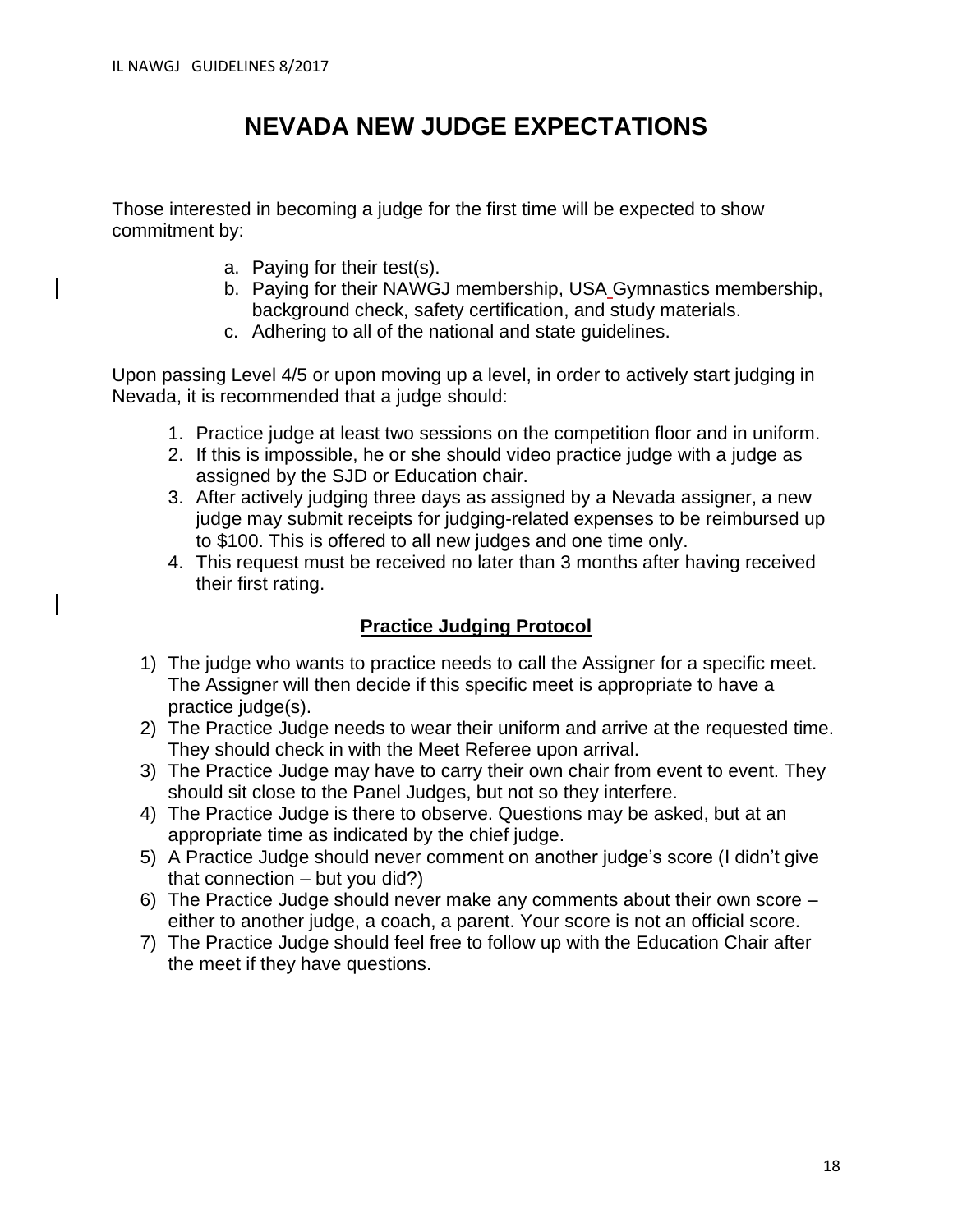# **PROCEDURES AND PROTOCOL**

# **Ethics**

All judges need to respectfully work with any other judge with whom they are assigned. Judges must adhere to the Code of Ethics as stated in the NAWGJ Canons and the USA Gymnastics Rules and Policies. Complaints concerning judges in a judging situation should be reported to the State Judging Director in writing. Complaints may come from judges, coaches, or meet personnel. The State Judging Director should respond within 30 days in writing to the judge involved and to the person submitting the complaint. The SJD may contact the judge by phone or email, but a written response must be sent. The SJD will maintain a file with all complaints. A series of complaints or a major complaint will be dealt with on an individual basis according to the national policy. Judges should make every effort to resolve issues with other judges before filing a written complaint.

# **Body Language and Communication**

Refrain from talking to other judges while you are judging or calculating your score. Comments such as "that was a better vault," "I loved that routine," or "I didn't connect that" should always be avoided. It is easy for observers to assume that you are trying to influence the score of the other judge or that you do not have sufficient knowledge of your event. Meet Directors are paying for two independent judgments. Only comment on a routine when asked to do so by the Chief Judge in a conference situation. Facial expressions are just as powerful as words. If an athlete makes a mistake, try to maintain a neutral expression even though it may be very difficult. Wrinkling your nose or sighing are all expressions easily picked up by observers. It is courteous to smile at the gymnast at the conclusion of the routine. Give her respect by having all judges acknowledge their signal when they are finished.

By the end of a long meet you may have a harder time looking alert. Try to maintain good posture throughout the entire day or weekend. Do not sit with your head in your hand or slumped over in your chair. It may be a judge's third day and 12th session, but it is every gymnast's first and only session when she performs for you. Gymnasts competing in the last session of a long weekend deserve the same attention and energy that you gave the gymnasts competing in the first session of the meet. Remember that others are observing, and therefore judging you at all times -- at your table, in the washroom, at the hotel. Remain professional even when out of uniform.

# **Cell Phones and Electronic Devices**

All cell phones MUST be turned off while on the competition floor. No calls or texts should be received or sent during the competition. All electronic devices, such as iPads, Notebooks or iTouches, must be turned off while on the competition floor unless using them to judge. See USA Gymnastics Rules & Policies for the complete cell phone/electronic devices policy.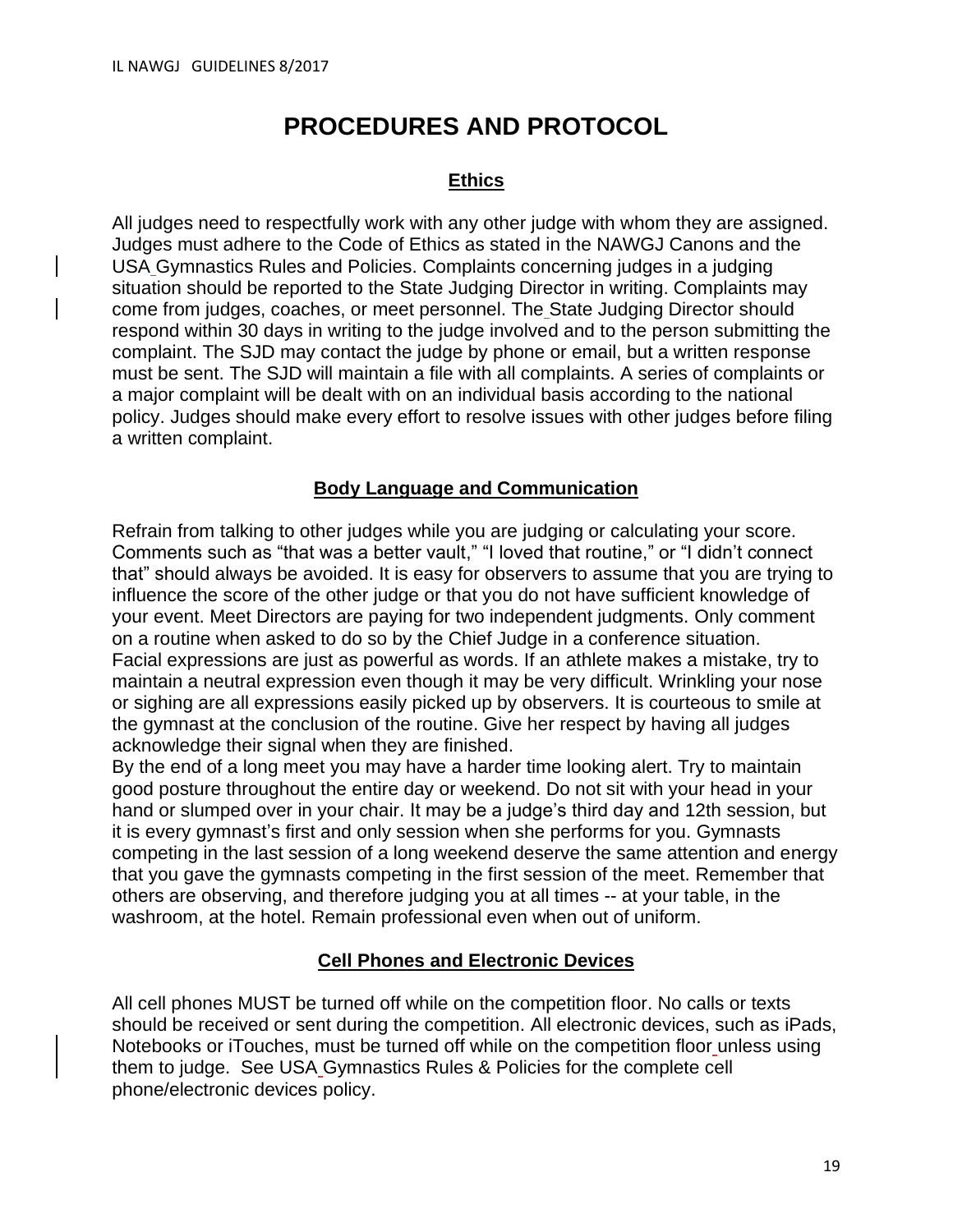# **Seating Assignments**

Check your seating arrangements and line of vision before the competition starts. Once the first athlete competes, your seating arrangement must stay the same throughout the entire meet. Every athlete is entitled to the same viewpoint as all other athletes. Stay at your event until the entire meet is finished. Do not walk around and talk to other judges or coaches if your event finishes early. All judges must remain at their event until the last gymnast dismounts. It is unacceptable and against R&P to leave the competition floor until the competition is over for all four events.

While you are in uniform, you should not hug any athlete (even your own daughter) or show familiarity to any specific gymnast. Do not provide coaches or parents with information about the judging at a particular meet or event. Judgments that occur at a meet should not be shared with anyone. Never comment on other judge's scores and /or events.

# **Social Media**

Canon #16 reads: "A judge should exercise good judgment when using social networking media (Facebook, Twitter, blogs, texting, e-mail, etc.) i.e. avoid communicating with coaches or gymnasts during, before or after a competition; or refrain from making inappropriate statements about fellow judges, coaches, gymnasts, clubs or parent."

Social networking is an extremely powerful tool. When something is put on the Internet it can go anywhere. A judge should NEVER put something on the Internet that:

- 1. Shows disrespect to anyone
- 2. Gives any appearance of bias
- 3. Thanks or praises a meet or meet director

The consequence for showing bias toward a meet or meet director will result in NOT being assigned to that meet the following year. When you comment on how poorly a meet was run you are disrespectful. When you complain about the food, you are disrespectful. When you contact a gymnast or a coach after a meet to compliment them on a routine, you are showing bias. Use common sense.

# **After the Meet**

After the meet is over, the scores have been checked and the meet referee dismisses the judges, it is a nice gesture for each judge to thank the Meet Director as well as any volunteers. The Hospitality Committee as well as the event volunteers make an important contribution to a successful meet. Judges should clean up their areas at the end of each session. Do not leave your garbage on the judging table. All judges must stay on the competition floor until all scores are checked.

# **Judges as Spectators**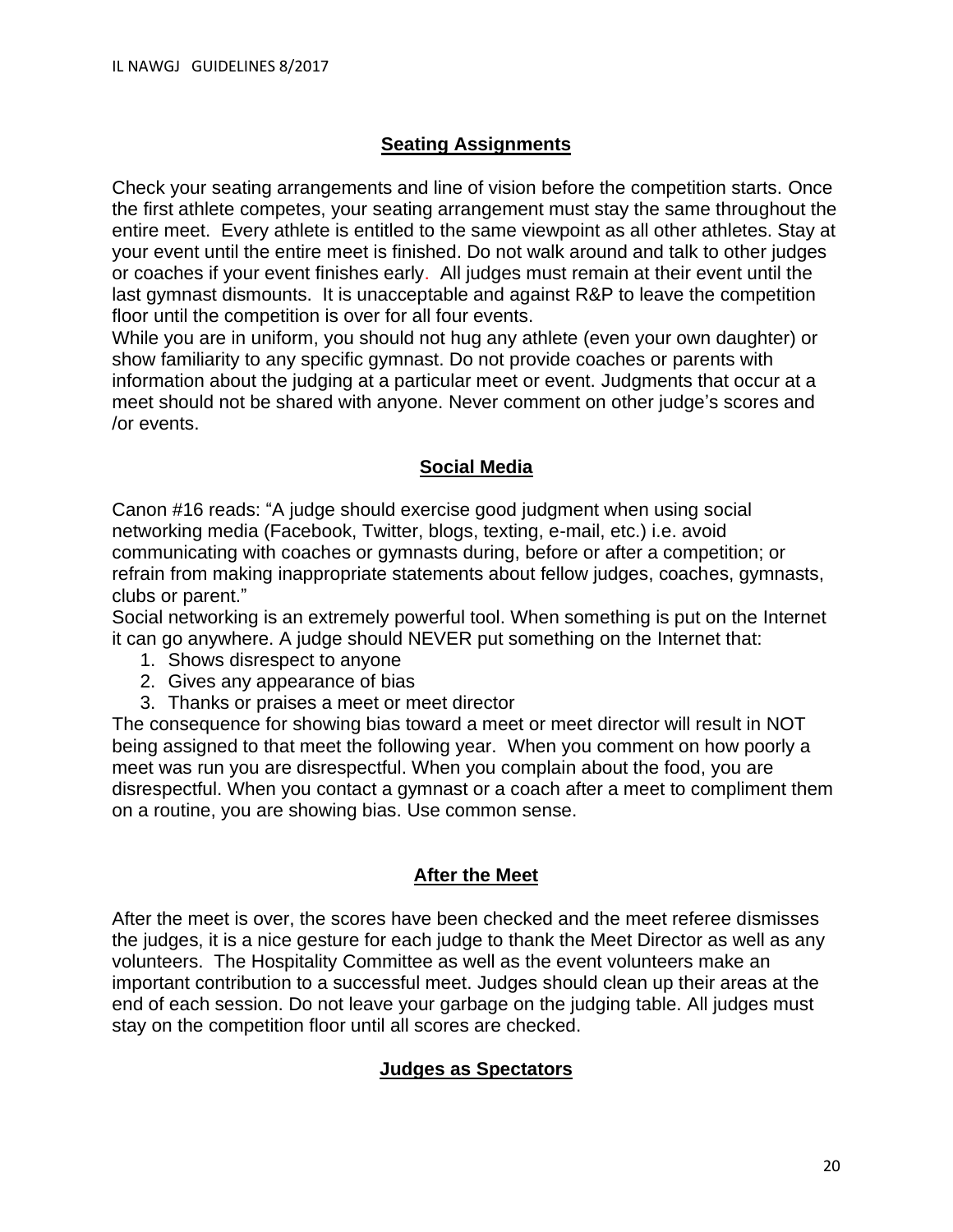It is best to refrain from providing information to other spectators about judging while you are sitting in the stands. It is advised to answer questions in a general manner rather than to comment on a particular athlete's routine. If a parent asks you a question, mention that it is different watching a meet from the stands and that unless you have the same perspective as the judge, it is hard to predict a score or apply a specific deduction.

#### **Requesting Meets**

Judges should never ask or indicate to Meet Directors or an assigner a desire to judge a meet. Even a simple statement, "It has been a long time since I was assigned your meet" is not allowed. When you indicate a desire to judge a meet, you are putting the Meet Director in an awkward position. Assignments are made based on the Meet Director's written request, level of the meet, affiliation, location, and availability.

# **Confrontations**

Coaches, gymnasts, and parents often see us as the "enemy." What they lose sight of is that our job is to make the playing field fair for everyone. We do not give a score – the gymnast earns a score. We are to evaluate the routine as we see it and make the best decision we can based on our knowledge of written routines and deductions.

As judges, we must come to every meet prepared to judge our event. Personal study will take away the strain of unsure actions.

Confrontation with coaches can occur when our decisions do not seem appropriate to the coach. An inquiry may not result in a change of score and may not answer the coach's question. Anger and frustration may result in inappropriate behavior. Keep in mind what is behind the confrontation:

- 1. The coach's mental state. As judges, we must remember not to take things personally.
- 2. Coaches are pressured by the gymnast and parents to "find out what is going on."
- 3. The emotional attachment between the coach and gymnast will tighten their bond.
- 4. Perception is different. The coach may see the gymnast has made major improvement in one area, but has failed to see other mistakes in other areas.
- 5. Fatigue for all parties.
- 6. Encouragement from other coaches
- 7. The failure of the judge by:
	- a. Looking down while judging
	- b. Lack of knowledge of the event assigned
	- c. Lack of experience

We need to understand each person's job at a meet and work together. As judges, we must remember we cannot control every situation that may arise. We must take care of ourselves by being knowledgeable. Recognize that confrontation is a power struggle.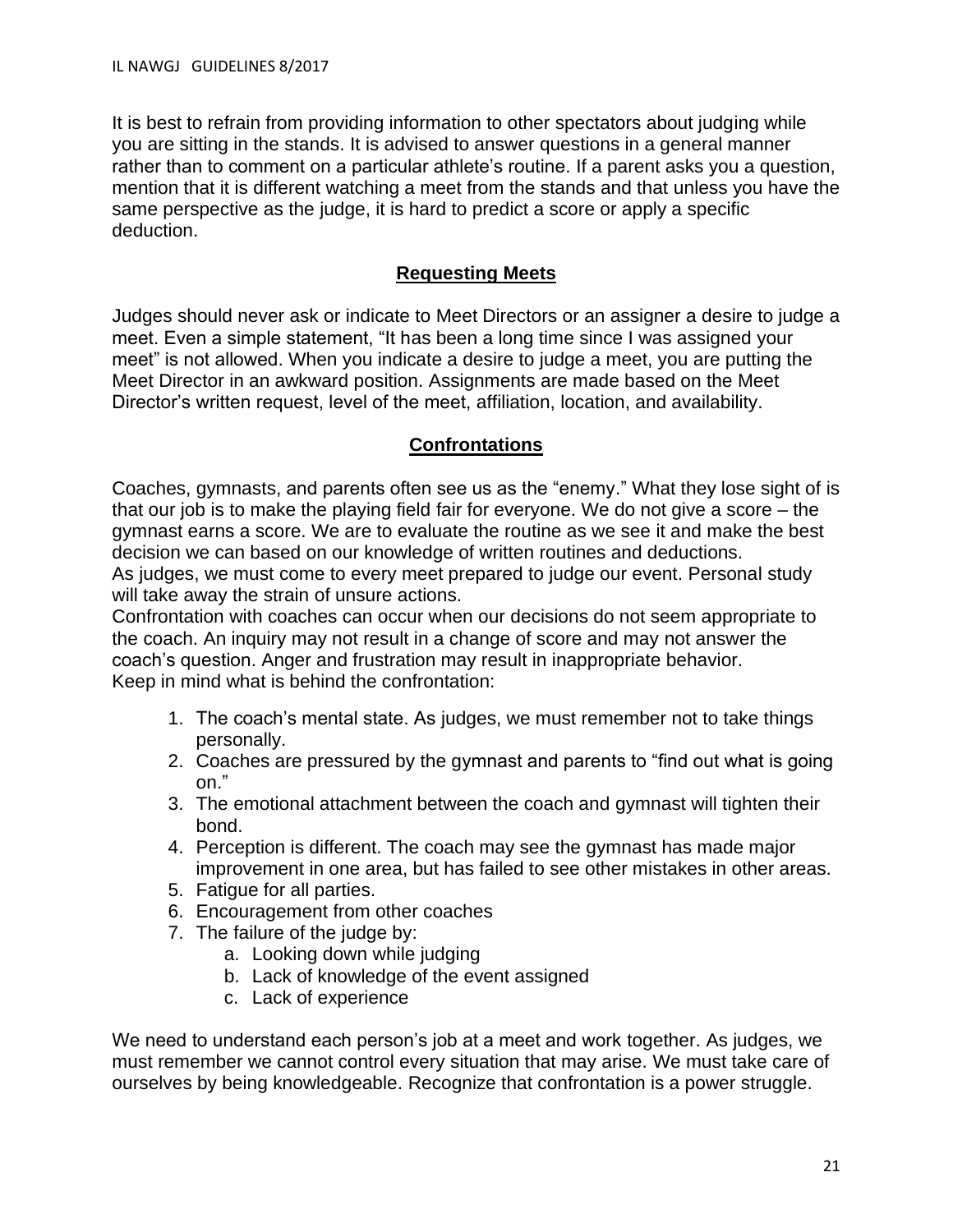Determine ahead of time that you will not engage in a confrontation but state "I am sorry we do not agree" and suggest the coach contact the meet referee.

# **Objectivity**

It goes without saying that we need to ALWAYS be fair, objective, and consistent when judging. *We always need to take the same deduction for the same error no matter the level of the athlete or the level of the skill.*

#### **Problems with Another Judge**

If you have a specific unresolvable problem with another judge, you must put the problem in writing and submit it to the State Judging Director. If your problem is with the SJD, submit it to the RJD. The person receiving the complaint will then follow the procedures set forth in the NAWGJ Disciplinary Procedures

#### **Uniforms**

All judges are expected to wear the official NAWGJ blazer with either navy slacks or a skirt to all meets. Exceptions are if the meet director has requested themed attire. A white shirt or blouse is required, along with sensible shoes. High heels can damage a mat. First-year judges may wear white blouse/shirt and navy slacks. All judge's uniforms should be clean and pressed and judges should look professional at all times. Information about purchasing a uniform can be found at [www.nawgj.org.](http://www.nawgj.org/)

# **Consequences for Conduct Unbecoming a Judge**

There are consequences for violating NAWGJ Cannons. For example, a judge who does not attend a NAWGJ paid event, does not accept a contract, uses social media inappropriately, does not wear the NAWGJ uniform and other violations of NAWGJ Cannons, as listed in the Cannons, will result in the judge being in non-compliance of expectations of a NAWGJ member in good standing. Those consequences include but are not limited to:

- $\bullet$  1<sup>st</sup> offense A verbal reprimand and discussion of remediation by the State Judging Director with a summary of the conversation sent to the RJD.
- $\bullet$  2<sup>nd</sup> offense A written reprimand and discussion of remediation by the SJD with a copy sent to the RJD.
- $\bullet$  3<sup>rd</sup> offense The judge is considered not in good standing and the Board will determine further action according to the Constitution of NAWGJ.

# **Travel Guidelines & Mileage**

Refer to the Rules and Policies of USA Gymnastics for guidelines regarding travel.

# **Meals**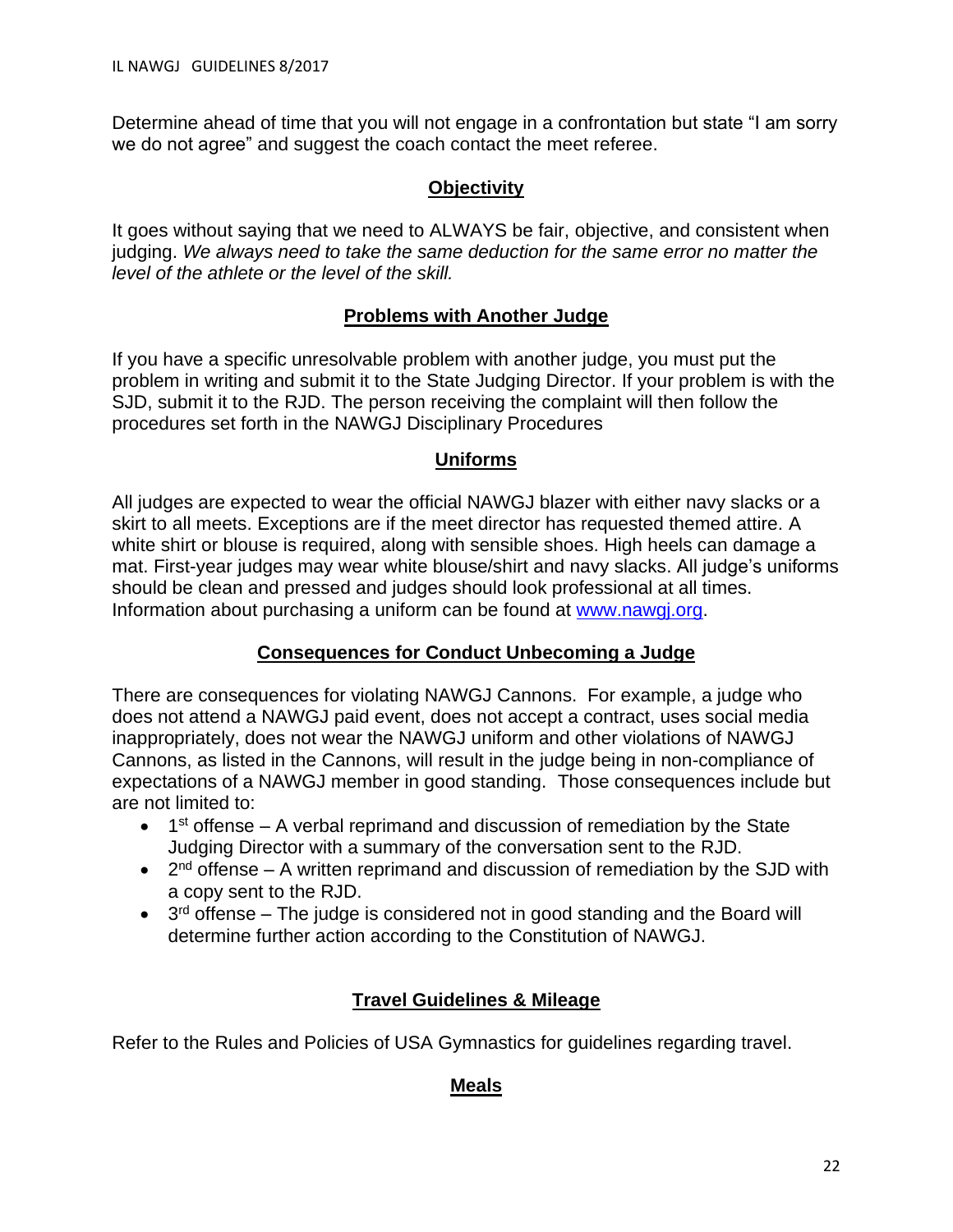Judges with dietary restrictions should bring their own meals to a meet. If you do not like the meal served, you are not entitled to a per diem nor should you request another option. See the Rules and Policies of USA Gymnastics for further clarification. Additionally, refer to the current Rules and Policies of USA Gymnastics for a dinner per diem if the judge is requested to arrive the night before the meet.

# **Hotel Accommodations**

Some Meet Directors prefer to have the judges arrive the night before the meet. Some Meet Directors prefer that all judges stay at the hotel, no matter where they live. The Assigner will inform the judges what the Meet Director prefers.

NAWGJ guidelines state two judges per room. If you need to have a single room, inform the Assigner that you will book your own accommodations.

Assigners will email the assigned judges before the room assignments are made. Judges will be asked roommate preferences and specific sleeping conditions (i.e. sleep in cold room, snore, no TV on when sleeping, etc.) All requests should be honored if possible.

# **Family Members**

These guidelines are established so as not to put undo-pressure on any judge to accommodate the family needs of another judge.

- 1. Requests should not be made to take family members in the carpool, either a gymnast or a coach.
- 2. Hotel rooms are not furnished for family members.
- 3. Food is not provided for family members at the meet. Do not take food out of the designated area to provide a gymnast or a coach with a meal.
- 4. Family members are not permitted in the Judges Room.
- 5. Family members who wish to attend the meet must pay admission.

# **Panel Judges**

The responsibility of score averages is the responsibility of the chief judge. A panel judge should never answer questions a coach may have about a routine. Refer the coach to the chief judge. If the chief judge asks for your opinion, please feel free to comment. Please refer to the USA Gymnastics Code of Points for specific duties of the panel judge versus the chief judge. The panel judge should be prepared to assist the chief judge in whatever duties are requested.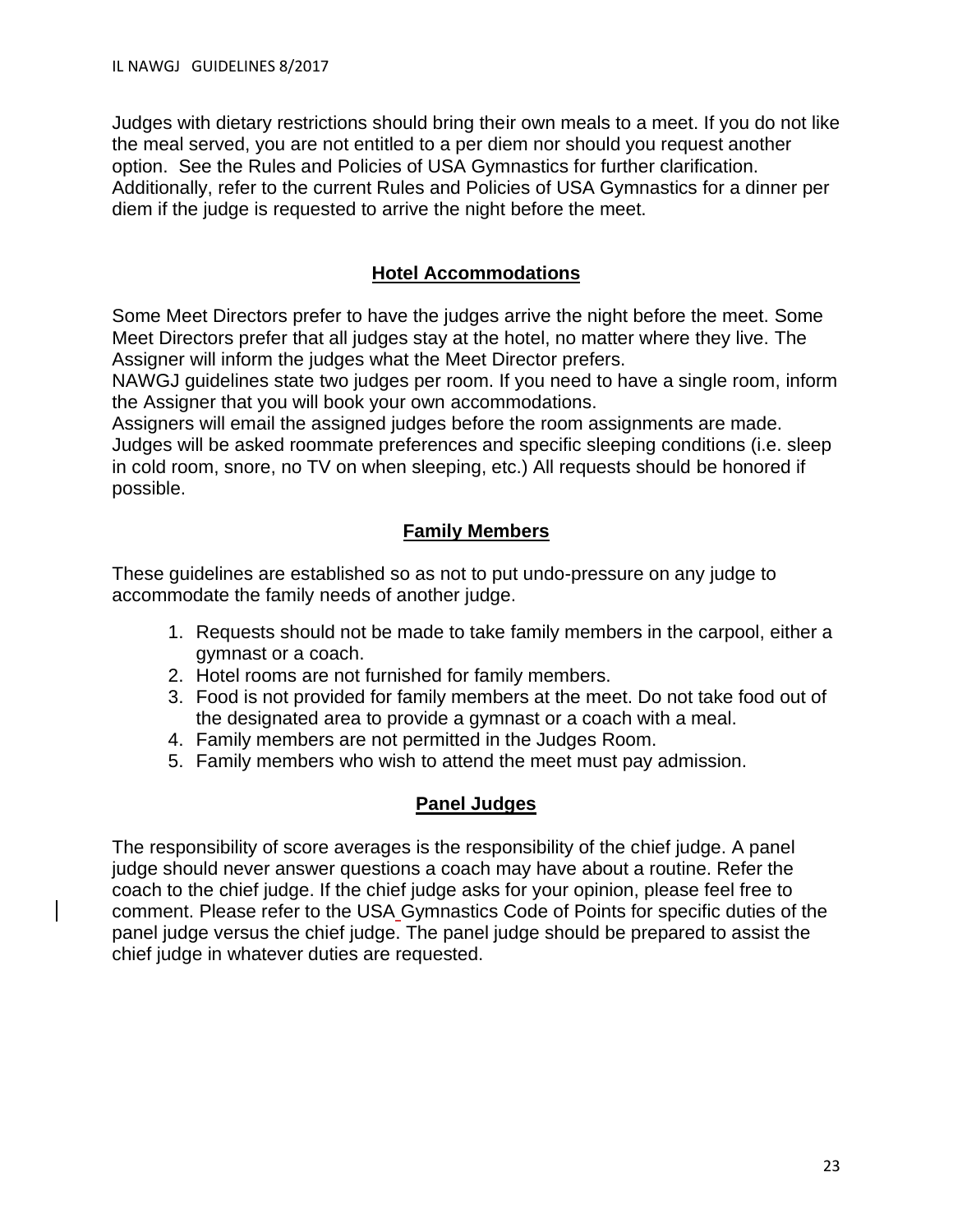# **Meet Referee Duties**

The Meet Referee is assigned by the Assigner and may be requested by the meet director. As soon as all of the contracts have been accepted, the Assigner will send the names of the other contracted judges to the Meet Referee.

# **Prior to the Meet**

- Contact the Meet Director to discuss meet logistics (session times, levels, team competition).
- The Meet Referee should come with a complete set of materials, including a Rules & Policies.

# **At the Meet**

- Discuss meet specifics with the Meet Director (event special awards, rotations, palm pilots, Pro Score, etc.).
- Provide a judges' pay sheet. Judges should report 30 minutes prior to march-in for local and invitational meets, unless otherwise specified by the Meet Referee prior to the date. Refer to the Rules & Policies of USA Gymnastics regarding a judge who is late to the Report Time.
- Confirm all judges sign the sanction.
- Conduct a judges' meeting. Review the meet format and touch procedures. Complete base scoring for state meets.
- Attend the coaches meeting (run by the Meet Director) and be available for any questions.
- Handle any inquiries. Review the basis for inquiries. Compulsory (incorrect elements, evaluation of major elements, fall, neutral deductions, or unusual occurrences) and optional (start value, falls, neutral deductions, or unusual occurrences). See Rules & Policies for further clarification.
- Give official warnings for chief judge deductions that require a warning. If a chief judge deduction does not require a warning, do not give one. Example: shouting to the coach to move a springboard, this is not a deduction with a warning. You are giving unfair advantage to that team.
- All Judges' must stay on the floor until the last competitor is finished per R&P.
- Record the report time and end time for each day of the meet.
- Complete the judges' pay sheet and circulate it to the judges to initial prior to submitting it to the meet director for payment.

# **Practice Judge Protocol for Meet Referees**

All new judges in Nevada, or judges with a new higher rating are encouraged to practice judge twice before they are assigned. The Meet Referee is the one responsible for assuring the Practice Judge knows what is expected of them. If the Meet Referee is unable to perform this function, they should assign another judge.